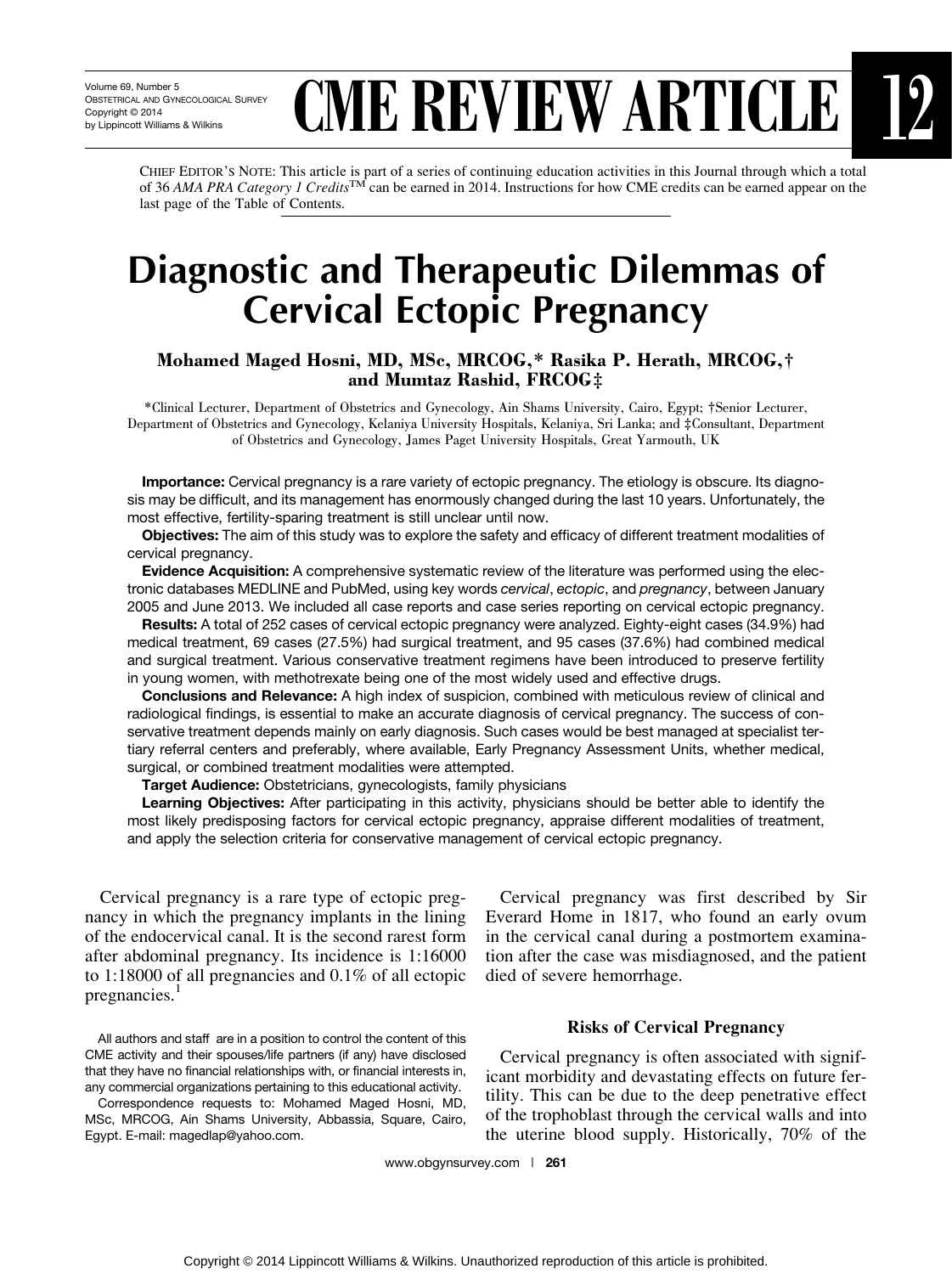reported cases required hysterectomy for massive blood loss.<sup>2</sup> The maternal mortality is reported to be 0% to  $6\%$ <sup>3,4</sup>

The diagnosis and management of cervical pregnancy have considerably changed during the last 10 years. In view of the increasing incidence of the condition and the various therapeutic problems it poses, we are trying to explore its different methods of diagnosis and scrutinize the efficacy of its various treatment modalities.

#### Etiology

The causes of cervical pregnancy remain unknown. The rarity of the condition has prevented any retrospective study with adequate numbers to determine the potential risk factors. Several studies have shown a high incidence of prior dilation and curettage among women with cervical pregnancies, $5.6$  especially when the curettage damaged the endometrial lining and prevented implantation of the fertilized ovum. Endometrial inflammation from the use of an intrauterine device and pelvic inflammatory disease could also be a contributing factor.<sup>7</sup>

Pure mechanical factors such as intrauterine myomas, uterine malformations, and alterations in the uterine tone have also been proposed. Normally, the uterine tone is increased in the body and reduced in the cervix throughout the proliferative phase and vice versa during the secretory phase. If the conditions of tone from the first phase persist during the second phase, this may lead to the ovum being released from the corporeal cavity of the uterus while it is still capable of nidation.<sup>8</sup>

Several case reports have also suggested an increased incidence of cervical pregnancies in women undergoing in vitro fertilization.<sup>9,10</sup> However, the strength of such associations with cervical pregnancy is generally very imprecise (Table 1). On the other hand, the incidence might have seemed to

TABLE 1

| Predisposing Factors of Cervical Ectopic Pregnancy |  |  |  |  |  |
|----------------------------------------------------|--|--|--|--|--|
|----------------------------------------------------|--|--|--|--|--|

| Previous instrumentation of the<br>endocervical canal    | In vitro fertilization                                |
|----------------------------------------------------------|-------------------------------------------------------|
| Anatomic anomalies<br>(myomas, synechiae)                | Diethylstilbestrol exposure                           |
| Previous cesarean delivery<br>Chromosomal abnormalities  | Intrauterine device use<br>Variations in uterine tone |
| in the embryo<br>Previous cervical or<br>uterine surgery | Pelvic inflammatory diseases                          |

be increased owing to the early diagnosis by endovaginal ultrasound examination of cervical pregnancies, some of which would have aborted spontaneously.

#### Pathology

Pregnancy implantation in the cervix lacks the protective decidual plate seen in the corpus, which acts as a blockage to the invading chorionic villi. Cervical tissue is, therefore, destroyed by the chorionic villi eroding the surrounding structures, including the large vessels in the path of expansion. Consequently, placental implantation in a true cervical pregnancy is essentially one of placenta accreta lacking the cleavage plane. $^{11}$  Any cervical pregnancy that progresses beyond 12 weeks will transgress the internal os and will be classified as isthmicocervical rather than primary cervical pregnancy. According to Schneider and Dreizin,<sup>12</sup> such pregnancies are more dangerous than those entirely restricted to the cervix because trophoblasts are more likely to erode the uterine blood vessels.

#### Diagnostic Criteria

Before the advent of ultrasound, the diagnosis of cervical pregnancy was difficult and was often made after hysterectomy was done for uncontrollable bleeding. Ultrasonography, especially transvaginal sonography, and serial serum human chorionic gonadotropin (hCG) levels estimation permit early and accurate diagnosis of ectopic pregnancy. If the increase in serum hCG concentration after 48 hours is less than 63%, the chance of ectopic pregnancy is considerably high.

#### Pathologic Criteria

The pathologic criteria for diagnosis of cervical pregnancy were set forth by Rubin<sup>13</sup> in 1911 as follows:

- (1) Cervical glands must be opposite the placental attachment.
- (2) The placental attachment to the cervix must be intimate.
- (3) The placenta must be situated, in whole or in part, either below the entrance of the uterine vessels or below the peritoneal reflection on the anterior and posterior surfaces of the uterus.
- (4) Fetal elements must not be present in the corpus uteri.

Obviously, these criteria can be satisfied only if the whole uterus and cervix are available for pathologic study (postmortem or hysterectomy specimens).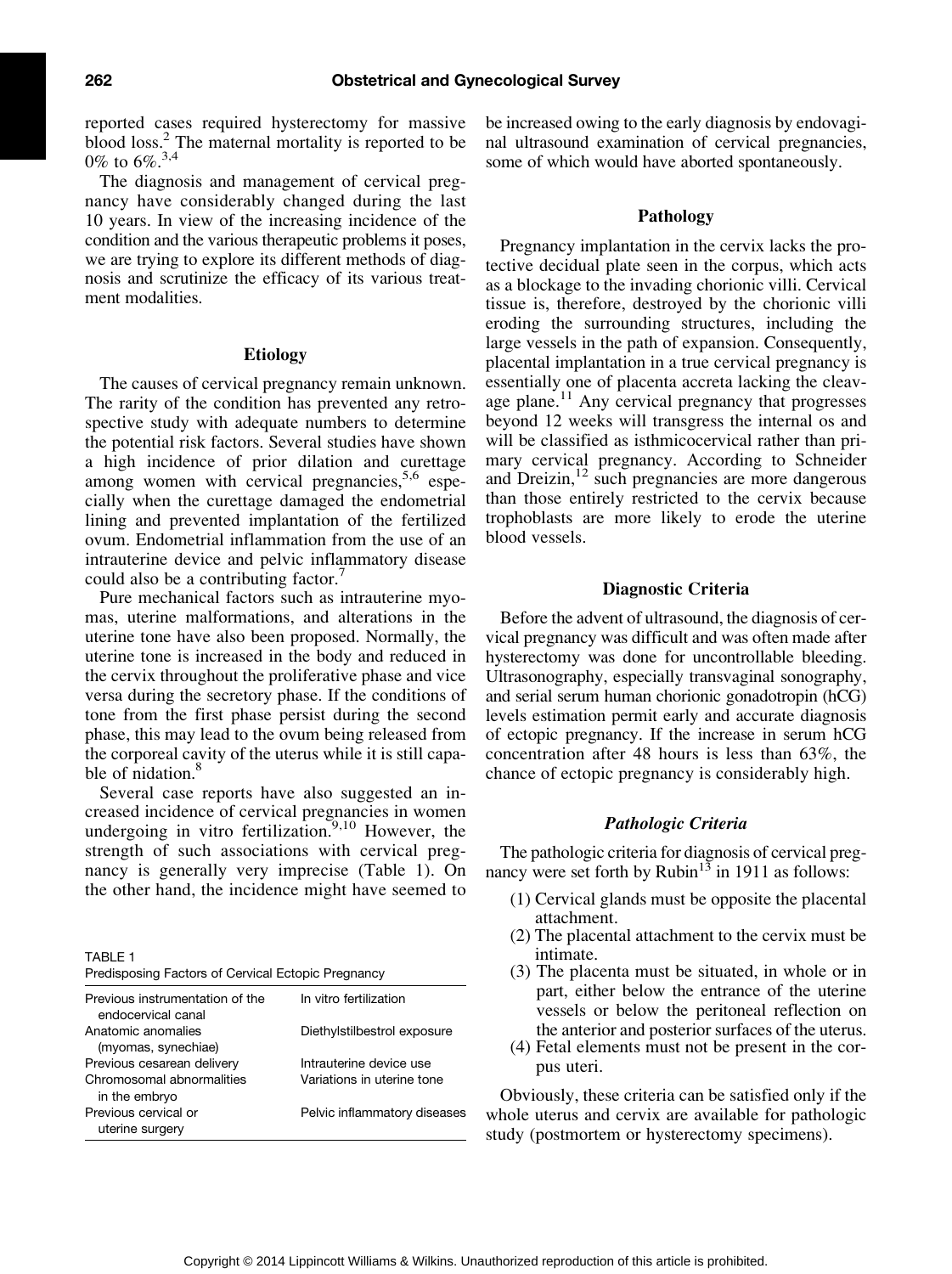#### Clinical Criteria

Painless vaginal bleeding is the most common presentation, with only one third of women presenting by massive hemorrhage. In 1959, Paalman and McElin<sup>14</sup> offered 5 clinical signs to establish the diagnosis as follows:

- (1) Uterine bleeding without cramping pain after a period of amenorrhea.
- (2) Softened and disproportionately enlarged cervix equal to or larger than the corporal portion of the uterus (an hourglass-shaped uterus).
- (3) Products of conception entirely confined within, and firmly attached to, the endocervix.
- (4) A snug internal os.
- (5) A partially opened external os.

#### Sonographic Criteria

The combination of transvaginal and transabdominal ultrasonography using high-resolution transducers would establish a diagnosis in most of the cases in the first trimester. This is essential because only cases diagnosed before 12 weeks, that is, before the trophoblast has infiltrated too deeply into the cervical wall, are amenable to conservative treatment.

In 1978, Raskin<sup>15</sup> suggested 4 sonographic diagnostic criteria (Figs. 1 and 2) as follows:

- (1) Enlargement of the cervix
- (2) Uterine enlargement
- (3) Diffuse amorphous intrauterine echoes
- (4) Absence of intrauterine pregnancy

In 1996, Jurkovic et al<sup>16</sup> proposed 2 additional diagnostic criteria to distinguish cervical ectopic pregnancy from an aborting intrauterine pregnancy residing in the cervix as follows:

(5) The "sliding sign" detected on transvaginal ultrasound examination, when the gestational



FIG. 1. Detailed yolk sac in the cervix with the embryo inside. Reprinted with permission from [TheFetus.net.](TheFetus.net)



FIG. 2. Sagittal transabdominal view showing dilated cervical canal due to the cervical pregnancy. Reprinted with permission from<TheFetus.net>.

sac of an abortus slides against the endocervial canal after gentle pressure on the cervix with the vaginal probe. This sign would not be seen in an implanted cervical pregnancy.

(6) The demonstration of peritrophoblastic blood flow to the conceptus by color flow Doppler ultrasonography. The nonviable sac, transiently passing through the cervix, will not have such blood flow and will show a positive sliding sign, and the closed internal os will differentiate it from an isthmicocervical pregnancy.

Three-dimensional transvaginal ultrasound may also be useful in obese women or in cases with retroverted uterus, allowing better analysis of the endometrial cavity on coronal planes.<sup>17</sup>

A sonographic impression of cervical pregnancy is correct in 87.5% of cases. However, when the ultrasound is inconclusive, magnetic resonance imaging may be helpful in unusual or complicated cases.<sup>18</sup>

#### Management

Whereas great advances have been made in the diagnosis and treatment of most extrauterine pregnancies, cervical pregnancy remains a challenge. Early detection is the key factor for conservative management. Negative results are less frequently published, which disturbs the evaluation of the outcome results. Cervical pregnancies before 12 weeks, without fetal cardiac activity and with low serum hCG levels, seem more amenable to conservative treatment.

General principles in conservative management should include (1) minimizing the risk for hemorrhage, (2) eliminating gestational cervical products, and (3) preserving the uterus and/or fertility. Table 2 shows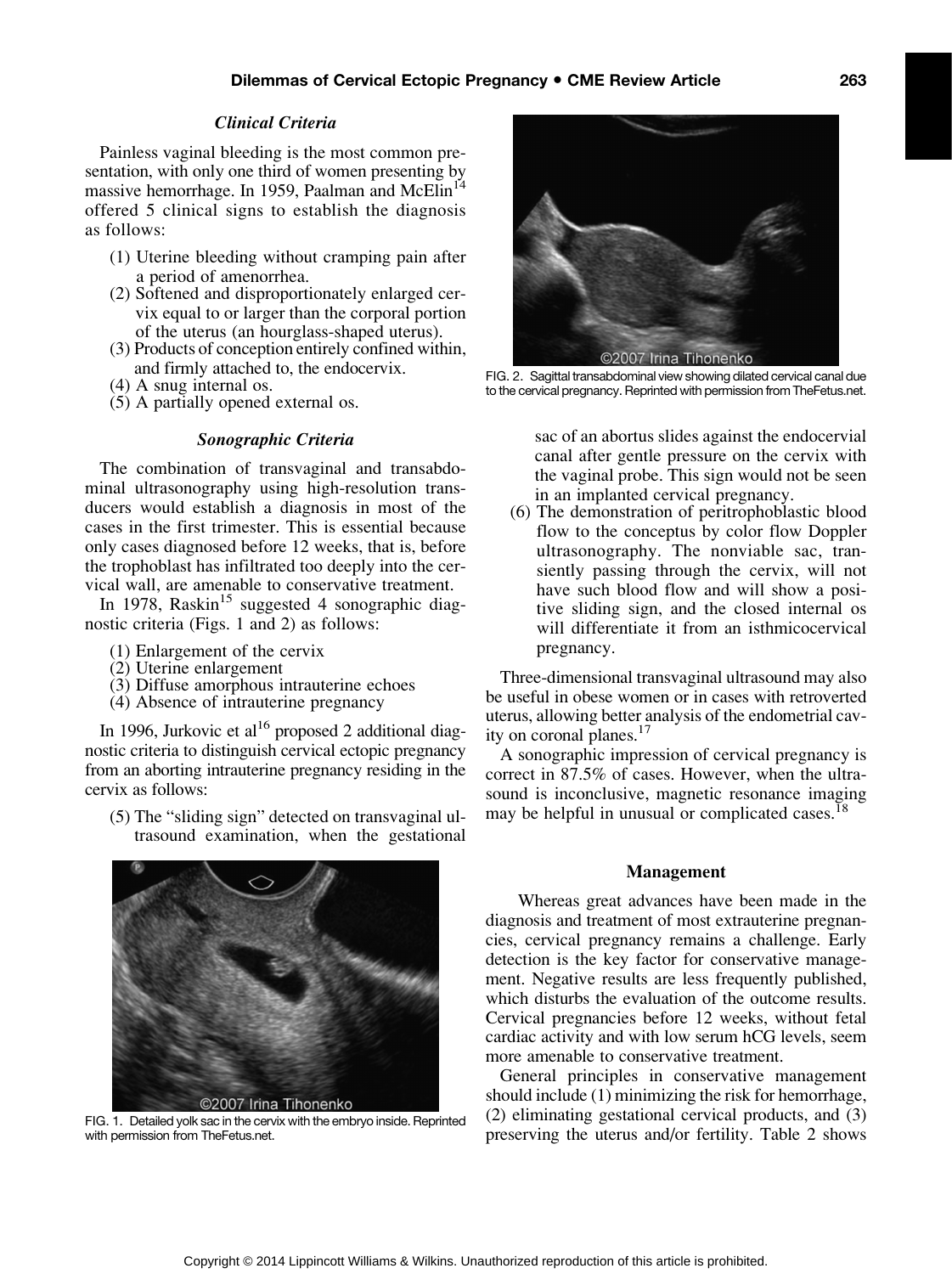the different medical, surgical, and combined treatment modalities of cervical ectopic pregnancy.

#### Medical Treatment

Primary medical treatment of early cervical pregnancy carries better prognosis than surgery and could prevent the need for hysterectomy in more than 91% of cases.19,20 Current literature review showed that the risk for major hemorrhage in the medical group was 11% with a 3% hysterectomy rate, compared with the surgical group, in which the hemorrhagic risk was 35% with a 15% hysterectomy rate. However, women should be thoroughly counseled and advised about the procedure risks and the difficulty of prediction of posttreatment complications.

#### The Role of Methotrexate

Methotrexate treatment of cervical pregnancy was first performed by Farabow et al<sup>21</sup> in 1983. Methotrexate is a chemotherapeutic agent that has the ability to inhibit growth of the trophoblast by inhibiting

TABLE 2

Different Treatment Modalities of Cervical Ectopic Pregnancy

| Conservative                                                                    |
|---------------------------------------------------------------------------------|
| Medical                                                                         |
| Methotrexate: local, systemic, intra-arterial, intra-amniotic,                  |
| or intra-cervical                                                               |
| KCI: local, intra-amniotic, or intracardiac                                     |
| Local vasopressin injection                                                     |
| Local or systemic prostaglandin                                                 |
| Local hyperosmolar glucose 33% or hypertonic<br>sodium chloride                 |
| Systemic mifepristone                                                           |
| Intrauterine irrigation with 3.5% $H_2O_2$                                      |
| Surgical                                                                        |
| Local sac aspiration using plastic cannula                                      |
| Suction evacuation                                                              |
| Curettage with or without dilation                                              |
| Hysteroscopic endocervical resection evacuation with<br>or without coagulation  |
| Cervical cerclage (McDonald, Shirodkar)                                         |
| Local hemostatic sutures                                                        |
| Angiographic UAE: unilateral or bilateral                                       |
| Vaginal cervicotomy (Matracaru operation)                                       |
| Transvaginal ligation of the cervicovaginal branches<br>of the uterine arteries |
| Bilateral uterine or internal iliac arteries ligation                           |
| Tamponade                                                                       |
| Foley catheter (size 26 with 30-mL balloon)                                     |
| Sengstaken-Blakemore tube                                                       |
| Cervical/vaginal packing                                                        |
| Combined medical and surgical                                                   |
| Radical                                                                         |
| Cervical amputation                                                             |
| TAH                                                                             |

DNA synthesis and cell division. However, it is contraindicated in active renal or hepatic disease or in the presence of leukopenia or thrombocytopenia.

The dose regimens of systemic methotrexate varied considerably. Single dose  $(50 \text{ mg/m}^2 \text{ intramuscularly})$ [IM]) with monitoring of serum hCG levels on days 4 and 7 was described. If the difference in serum hCG levels is 15% or greater, the test is repeated weekly until it becomes undetectable. If the difference is less than 15%, methotrexate dose should be repeated, and new day 1 is begun. Multiple-dose regimens can also be used  $(1 \text{ mg/kg}$  on days 1, 3, 5, 7, and 9 IM), with or without 0.1 mg/kg of folinic acid rescue (leucovorin) on alternate days. No more than 5 doses of methotrexate are to be given without a gap of 1 week. In 2009, an alternative high-dose regimen of methotrexate was suggested by Song et  $al^{22}$  in the form of a single course of 100 mg/m<sup>2</sup> plus a dose of 200 mg/m<sup>2</sup> in 500 mL of normal saline solution via intravenous injection with a 0.1 mg/kg of folinic acid rescue.

Methotrexate can also be used intracervically or intraamniotically in a dose of 50 mg/m<sup>2</sup>. However, there is a strong possibility of active bleeding after local injection, caused by rupture of the intra-amniotic membrane. Unfortunately, the present data are too limited and inconsistent to compare the efficacy of different regimens.

The resolution time of cervical pregnancy after chemotherapy, as determined by serum hCG levels, varied from 2 to 5 weeks and, by sonographic appearance of the cervix, varied from 2 to 12 weeks. A possible problem with methotrexate therapy is the inability to predict the occurrence of massive bleeding, after trophoblast shedding, from the uninvoluted and atonic cervix.

Current literature review showed that 49% of viable cervical pregnancies have required an additional operative procedure to eradicate the aberrant trophoblastic tissue.

In general, the prognostic factors for an unsatisfactory primary methotrexate treatment of cervical pregnancy include the presence of serum hCG levels of 10,000 mIU/mL or greater, gestational age of 9 weeks or later, presence of fetal heartbeat, or fetal crown-rump length of greater than 10 mm.

### The Role of Potassium Chloride

Local injection of potassium chloride (KCl) (3–5 mL of 2 mEq/mL) under transvaginal ultrasound guidance is an alternative to methotrexate treatment. This method has been used as a primary therapy and in combination with systemic chemotherapy or after failed systemic methotrexate treatment, with 90% success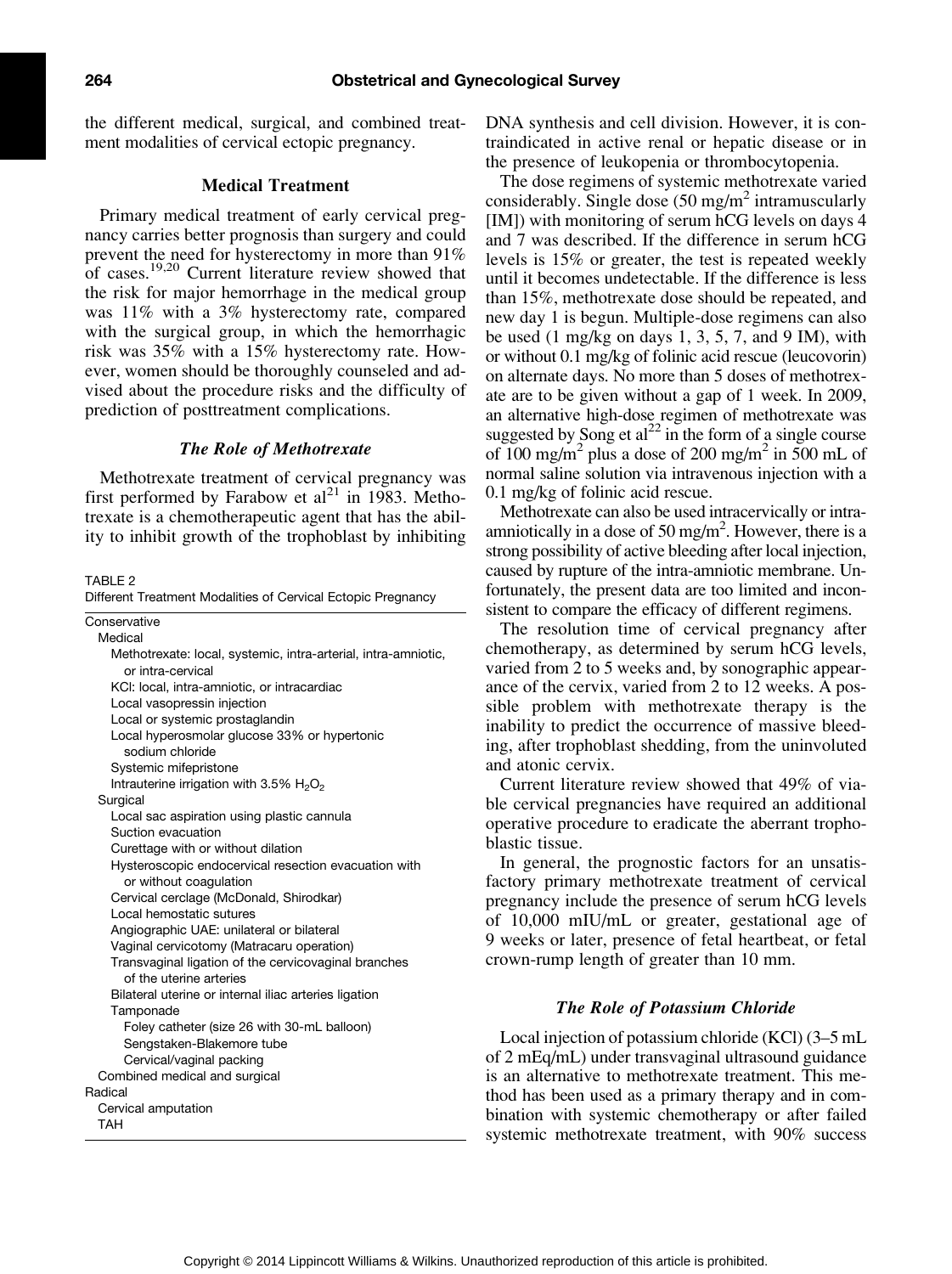rate.<sup>2</sup> Thus, KCl injection can be a viable option in the treatment of heterotopic cervical pregnancy without the need for local or systemic chemotherapy. However, there is still a possibility of major hemorrhage or infection of the implantation site, and further procedures may be required.

#### The Role of Prostaglandins

Use of prostaglandins in cervical pregnancies was reported by few authors. Dall et  $al^{23}$  reported its use, both systemically and intra-amniotically, in a 9-week cervical pregnancy, but despite simultaneous curettage, intractable hemorrhage necessitated an emergency hysterectomy. Spitzer et  $al<sup>24</sup>$  subsequently described 3 cases of first-trimester cervical pregnancy that were successfully treated with curettage and local prostaglandin instillation (12.5–25 *m*g of sulprostone).

#### The Role of Hydrogen Peroxide

Hysteroscopic management of cervical pregnancy with intrauterine irrigation with 3.5% hydrogen peroxide  $(H_2O_2)$  has been performed on 10 cases by Kim et  $al^{25}$  and was found to be a safe and effective alternative treatment. Hydrogen peroxide solution releases a large amount of free oxygen via catalysis, which is very abundant in embryos and the yolk sac and induces cell death because of oxygen toxicity.

#### The Role of Mifepristone

Mifepristone acts as a competitive antagonist to progesterone at the receptor level. It indirectly induces decidual breakdown, leading to trophoblast detachment and decreased syncytiotrophoblast production of hCG, which, in turn, causes decreased production of progesterone by the corpus luteum.26 The combination of mifepristine with methotrexate is claimed to prevent the development of embryos and speed up embryonic death, which, in turn, would shorten the treatment time. The dose of mifepristone used was usually 25 to 75 mg twice daily for 3 to 5 days orally.

#### The Role of Ecbolics

Intracervical or systemic injections of syntocinon and/or ergometrine have no role in the management of cervical pregnancy because the uterine cervix consists mainly of fibrous connective tissue with only 10% smooth muscle. However, they may have a role in cases of cervicoisthmic implantation because the isthmus area has 50% to 60% muscular connective elements.<sup>27</sup>

#### Surgical Treatment

This can be used either alone or in combination with medical treatment.

#### Dilation and Curettage (Surgical Evacuation)

Dilation and curettage alone carries a 40% risk for hysterectomy.<sup>16</sup> Attempts to evacuate the uterus digitally or instrumentally will produce violent hemorrhage, necessitating hysterectomy in most cases. If tamponade provides successful hemostasis primarily, severe secondary hemorrhage necessitating hysterectomy may, nevertheless, occur up to 6 weeks later. The outcome is significantly better when combined with other medical or surgical methods to control blood loss and to prevent residual gestational tissue from active regrowth with the establishment of collateral circulation after uterine artery embolization (UAE).

#### Angiographic Embolization

Securing the blood supply to cervical pregnancy by angiographic UAE was first introduced in 1990 by Lobel et al.<sup>28</sup> Gelfoam particles (Upjohn) or polyvinyl alcohol (Boston Scientific) provides temporary occlusion of the vessel for 2 to 6 weeks. Its advantages over other treatment modalities include shorter hospital stay, fewer laboratory follow-ups, fewer outpatient checkups, and prevention of hemorrhage. However, women should be appropriately counseled about the possible impairment of fertility, loss of ovarian reserve, and the occurrence of obstetric complications in future pregnancies.

The risk factors of recurrent vaginal bleeding after UAE are fetal cardiac activity before therapy, persistent high hCG level, and recurrent flow signal around the intracervical gestational sac. In 2004, Kung et al<sup>29</sup> used an alternative combination of laparoscopically assisted uterine artery ligation followed by hysteroscopic endocervical resection to successfully treat 6 cervical pregnancies. Uterine artery embolization between angiographic and (UAE).

#### Cervical Cerclage

Scott et  $al^{30}$  was the first to report the successful application of Shirodkar cervical cerclage in cervical pregnancy. In 2002, Mashiach et  $al<sup>31</sup>$  described the successful management of 4 cervical pregnancies using a Shirodkar suture, and in one of these cases, a concurrent uterine pregnancy progressed to term.

#### Total Abdominal Hysterectomy

Total abdominal hysterectomy (TAH) is the treatment of choice for patients with cervical pregnancies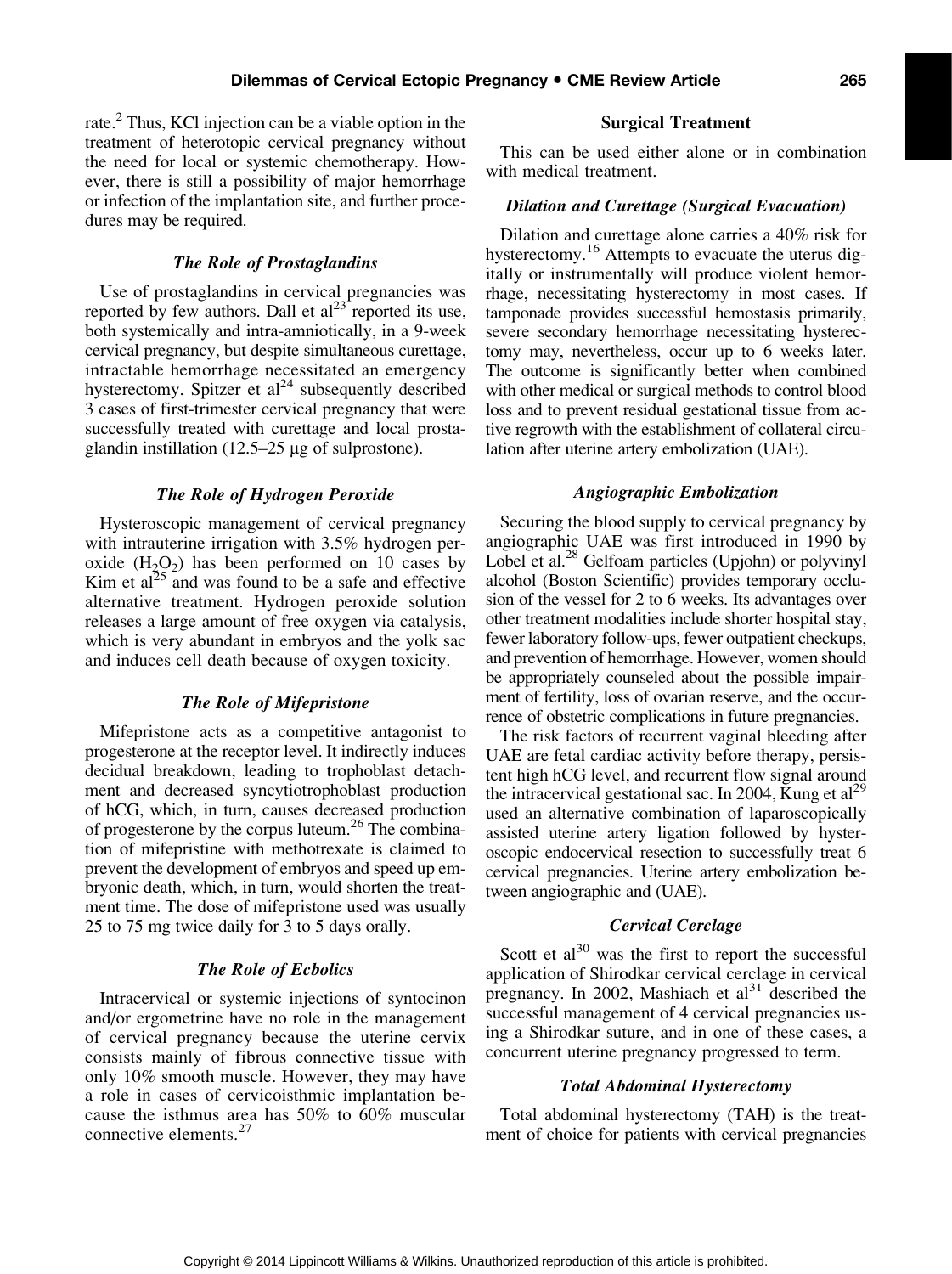| Review of Medical Treatment Only Since January 2005<br>TABLE <sub>3</sub>     |    |                              |                         |                                       |                                                           |
|-------------------------------------------------------------------------------|----|------------------------------|-------------------------|---------------------------------------|-----------------------------------------------------------|
| Study                                                                         | z  | GA, wk                       | Serum hCG, mlU/mL       | Procedure                             | Comments                                                  |
| De Greef et al <sup>32</sup> (2005)                                           |    |                              | 35,870                  | Multiple-dose MTX + mifepristone      |                                                           |
| Doekhie et al <sup>33</sup> (2005)                                            |    |                              | 71,000                  | USS-guided sac aspiration + local MTX |                                                           |
| Yildizhan <sup>34</sup> (2005)                                                |    |                              | ≸                       | Single-dose MTX + local MTX           |                                                           |
| Api et al <sup>35</sup> (2006)                                                |    | ္မွ က<br>ဖြစ္ပါတီ စာ         | 19,000                  | Multiple-dose MTX                     |                                                           |
| Grimbizis et al <sup>36</sup> (2006)                                          |    |                              | 1440                    | Multiple-dose MTX + local MTX         |                                                           |
| Jeng et al <sup>37</sup> (2006)                                               |    | 4                            | 32,085                  | USS-guided intra-amniotic MTX +       |                                                           |
|                                                                               |    |                              |                         | intracardiac KCI                      |                                                           |
| Ruano et al <sup>38</sup> (2006)                                              |    |                              | 884                     | Multiple-dose MTX                     |                                                           |
| Emmi et al <sup>39</sup> (2007)                                               |    | 4 Q L                        | 16,113                  | Multiple-dose MTX                     |                                                           |
| Ferrara et al <sup>40</sup> (2007)                                            |    |                              | 10,012                  | Single-dose MTX + USS-guided          |                                                           |
|                                                                               |    |                              |                         | intra-amniotic MTX + KCI              |                                                           |
| Jeng et al <sup>41</sup> (2007)                                               | 38 | $\frac{4}{1}$<br>5.4         | 5608-103,256            | USS-guided intra-amniotic MTX         | Two cases had additional IM                               |
|                                                                               |    |                              |                         |                                       | nondeclined serum hCG titer<br>single-dose MTX because of |
|                                                                               |    |                              |                         | In 22 cases with positive fetal life, | Three cases had Foley catheter                            |
|                                                                               |    |                              |                         | additional intracardiac KCI was given | tamponade and additional IM                               |
|                                                                               |    |                              |                         |                                       | single-dose MTX because of severe<br>vaginal bleeding     |
|                                                                               |    |                              |                         |                                       |                                                           |
| Suzuki et al <sup>42</sup> (2007)                                             |    | ဖ                            | $\frac{4}{2}$           | USS-guided sac aspiration +           | Twin intrauterine pregnancy delivered                     |
|                                                                               |    |                              |                         | instillation of hyperosmolar glucose  | (34/40) by C/D because of PROM                            |
|                                                                               |    |                              |                         |                                       | and massive vaginal bleeding                              |
|                                                                               |    |                              |                         |                                       | (heterotopic pregnancy)                                   |
| Vela and Tulandi <sup>43</sup> (2007)                                         | Ν  | $\alpha \propto \sim$ $\sim$ | 4029                    | Single-dose MTX                       |                                                           |
|                                                                               |    |                              | 380                     | Two-dose MTX                          |                                                           |
|                                                                               |    |                              | $\stackrel{\leq}{\geq}$ | Two-dose MTX                          |                                                           |
| Ben Hamouda et al <sup>44</sup> (2008)<br>Cerveira et al <sup>45</sup> (2008) |    |                              |                         | Single-dose MTX + USS-guided          |                                                           |
|                                                                               |    |                              |                         | intra-amniotic MTX                    |                                                           |
| Cipullo et al <sup>46</sup> (2008)                                            |    | $\overline{\phantom{0}}$     | 5300                    | Multiple-dose MTX                     | Echoscope-guided intracardiac KCI                         |
|                                                                               |    |                              |                         |                                       | 1 wk later                                                |
| Giarenis et al <sup>47</sup> (2008)                                           |    | ဖဖ                           | 3098                    | Vaginal packing+ multiple-dose MTX    |                                                           |
| Sherer et al <sup>17</sup> (2008)                                             |    |                              | 5859                    | Multiple-dose MTX                     | Second course of multiple-dose MTX<br>1 wk later          |
| Majumdar et al <sup>48</sup> (2009)                                           |    | $\infty$                     | ≸                       | USS-guided intracardiac KCI injection | IUP delivered (31/40) by C/D because                      |
|                                                                               |    |                              |                         |                                       | of absent EDF of UA (heterotopic<br>pregnancy)            |
| Pandher and                                                                   |    | $\frac{1}{2}$                | 6716                    | Single-dose MTX                       |                                                           |
| Shehgal <sup>49</sup> (2009)                                                  |    |                              |                         |                                       |                                                           |

# 266 Obstetrical and Gynecological Survey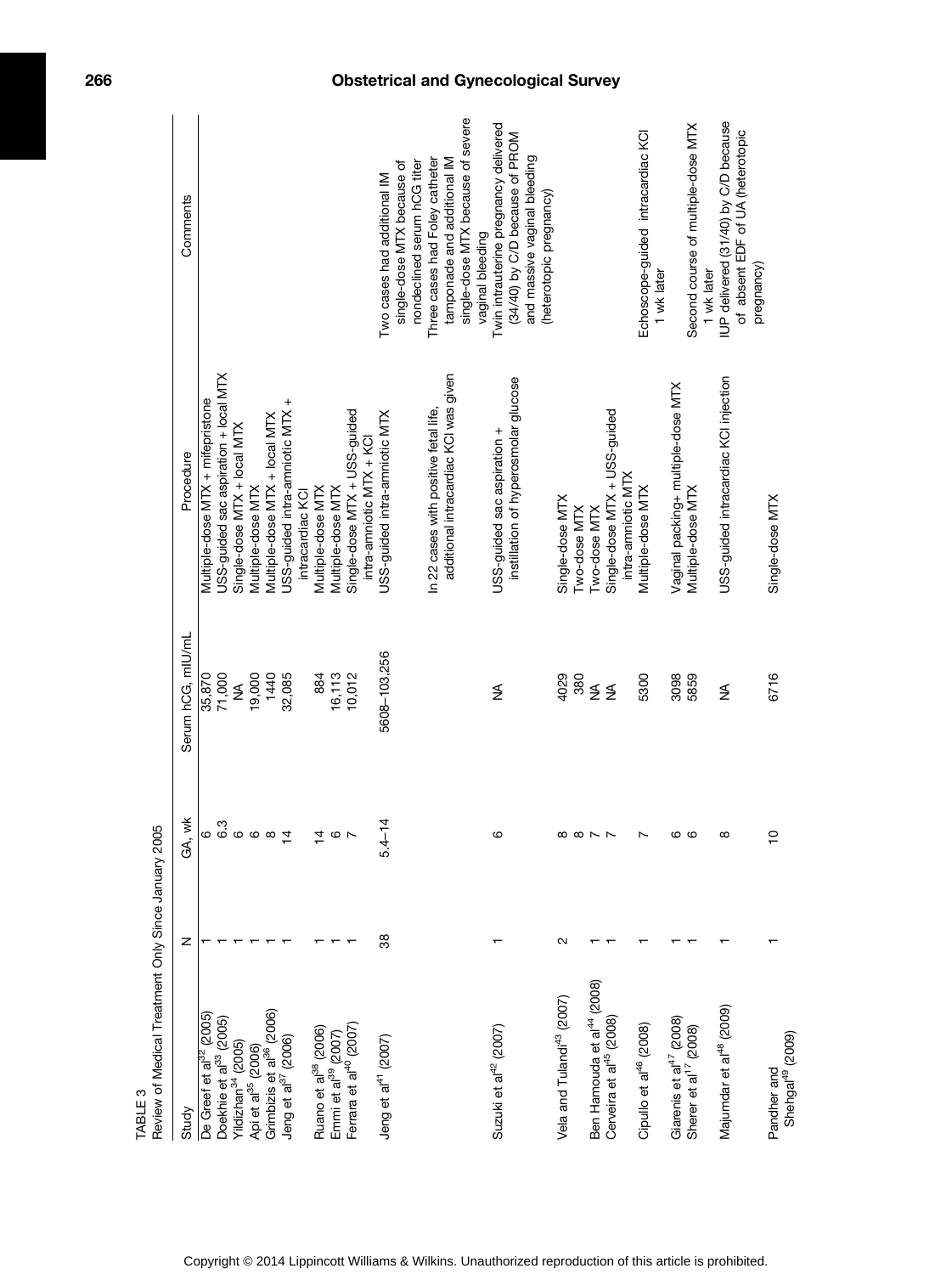| Song et al <sup>22</sup> (2009)        | $^{24}$ | 4.3                      | 4800          | High-dose MTX regimen                                                                                                                                                          | Failed, had TAH                                    |
|----------------------------------------|---------|--------------------------|---------------|--------------------------------------------------------------------------------------------------------------------------------------------------------------------------------|----------------------------------------------------|
|                                        |         | 5.5                      | 24,100        | High-dose MTX regimen                                                                                                                                                          | Failed, had TAH                                    |
|                                        |         | 6.4                      | 1736          | Multiple-dose MTX                                                                                                                                                              | Failed, had TAH                                    |
|                                        |         | 5.4                      | ≸             | Multiple-dose MTX                                                                                                                                                              |                                                    |
|                                        |         | 6.1                      | 9100          | Single-dose MTX                                                                                                                                                                |                                                    |
|                                        |         | 5.5<br>5.1               | 6300          | Multiple-dose MTX                                                                                                                                                              |                                                    |
|                                        |         |                          | 15,614        | Vlultiple-dose MTX                                                                                                                                                             |                                                    |
|                                        |         | 6.6                      | 6064          | Multiple-dose MTX                                                                                                                                                              |                                                    |
|                                        |         | LO.                      | 580           | Single-dose MTX                                                                                                                                                                |                                                    |
|                                        |         | 6.4                      | 65,000        | High-dose MTX regimen +                                                                                                                                                        |                                                    |
|                                        |         |                          |               | multiple-dose MTX                                                                                                                                                              |                                                    |
|                                        |         | 6.5                      | 41,750        | High-dose MTX regimen +                                                                                                                                                        |                                                    |
|                                        |         |                          |               | multiple-dose MTX                                                                                                                                                              |                                                    |
|                                        |         | 5.6                      | 3285          | High-dose MTX regimen                                                                                                                                                          |                                                    |
|                                        |         | 5.3                      | 13,400        | High-dose MTX regimen                                                                                                                                                          | Had 5 repeated courses of high-dose<br>MTX regimen |
|                                        |         | 5.3                      | 5000          | Multiple-dose MTX                                                                                                                                                              | Had 2 repeated courses of high-dose<br>MTX regimen |
|                                        |         | 5.5                      | 10,424        | High-dose MTX regimen                                                                                                                                                          | Had second course of high-dose<br>MTX regimen      |
|                                        |         | 5.1                      | 5100          | High-dose MTX regimen                                                                                                                                                          | Had second course of high-dose<br>MTX regimen      |
|                                        |         | $\overline{6}$ .         | 19,000        | High-dose MTX regimen                                                                                                                                                          |                                                    |
|                                        |         |                          |               |                                                                                                                                                                                |                                                    |
|                                        |         | 5.6                      | 47,100        | High-dose MTX regimen +                                                                                                                                                        | Had second course of high-dose                     |
|                                        |         |                          |               | intra-amniotic KCI                                                                                                                                                             | MTX regimen                                        |
|                                        |         | 6.2                      | 5800          | +igh-dose MTX regimen +<br>intra-amniotic KCI                                                                                                                                  |                                                    |
|                                        |         | $\circ$                  | 15,800        | High-dose MTX regimen                                                                                                                                                          | Had second course of high-dose                     |
|                                        |         |                          |               |                                                                                                                                                                                | MTX regimen                                        |
|                                        |         | 6.2                      | 4940          | High-dose MTX regimen                                                                                                                                                          |                                                    |
|                                        |         | $\infty$                 | 22,234        | High-dose MTX regimen                                                                                                                                                          |                                                    |
|                                        |         | 6.3                      | 5600          | High-dose MTX regimen                                                                                                                                                          |                                                    |
|                                        |         | 5.6                      | 2700          | High-dose MTX regimen                                                                                                                                                          |                                                    |
| Moon et al <sup>50</sup> (2010)        |         | 6.4                      | 24,076        | Vluitiple-dose MTX + USS-guided                                                                                                                                                |                                                    |
|                                        |         |                          |               | sac aspiration + local MTX                                                                                                                                                     |                                                    |
| Taylor et al <sup>51</sup> (2011)      | ო       | $\sim$ $\circ$           | 21,041        | Single-dose MTX                                                                                                                                                                |                                                    |
|                                        |         |                          | 2776          | Single-dose MTX                                                                                                                                                                |                                                    |
|                                        |         | $\overline{\phantom{a}}$ | 29,682        | Multiple-dose MTX                                                                                                                                                              |                                                    |
| Deka et al <sup>52</sup> (2012)        |         | $\overline{1}$           | $\frac{1}{2}$ | -ocal KCI + local MTX                                                                                                                                                          | IUP delivered (36/40) by C/D because               |
|                                        |         |                          |               |                                                                                                                                                                                | of impending eclampsia (heterotopic<br>pregnancy)  |
| Weibel et al <sup>53</sup> (2012)      | $\sim$  | 5.6                      | 12,306        | Multiple-dose MTX                                                                                                                                                              |                                                    |
|                                        |         | 7.4                      | 9988          | Multiple-dose MTX                                                                                                                                                              |                                                    |
| UA, umbilical artery; USS, ultrasound. |         |                          |               | C/D, cesarean delivery; EDF, end diastolic flow, GA, gestational age; IUP, intrauterine pregnancy; MTX, methotrexate; NA, not available; PROM, premature rupture of membranes; |                                                    |
|                                        |         |                          |               |                                                                                                                                                                                |                                                    |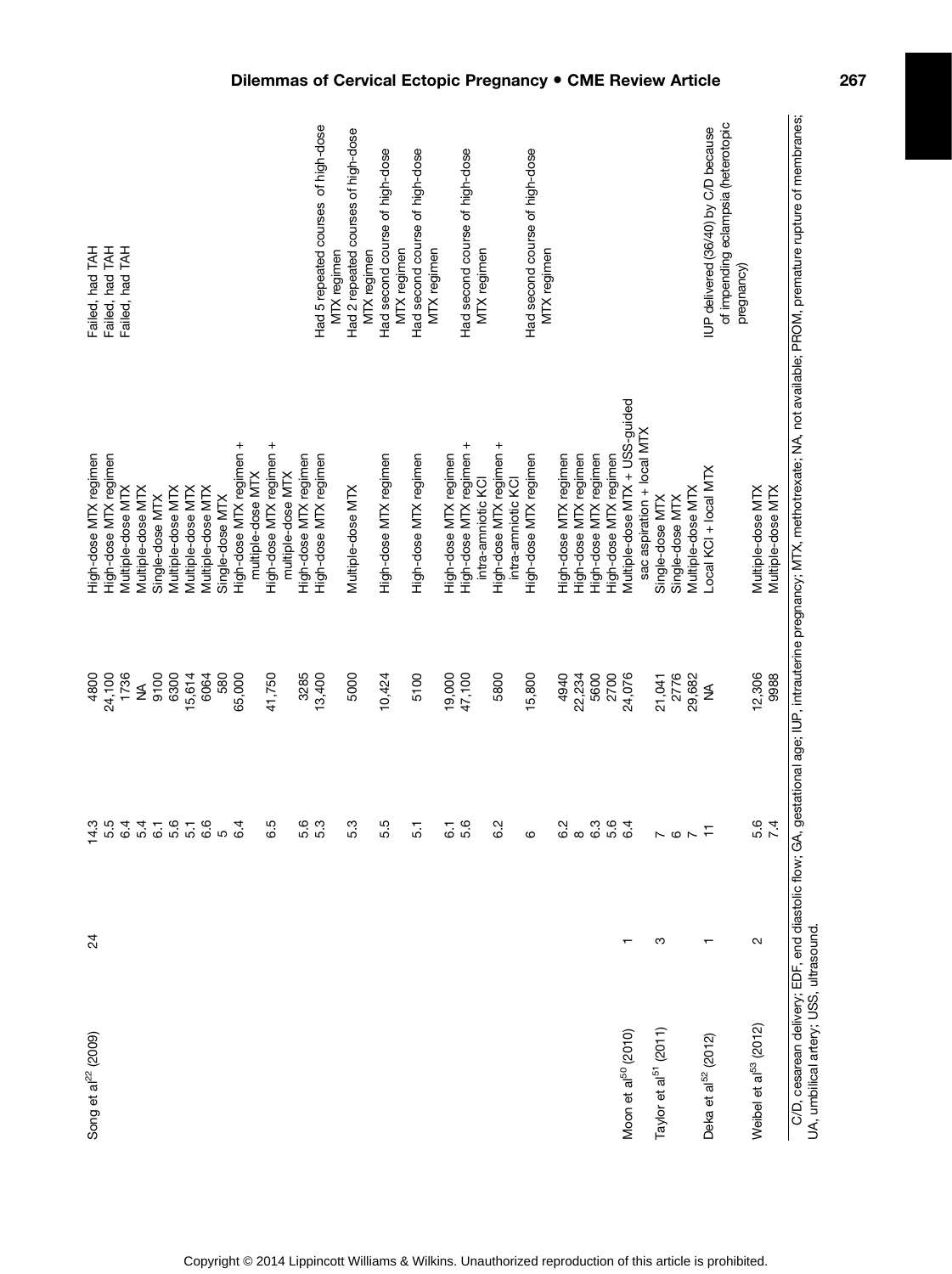# 268 Obstetrical and Gynecological Survey

| TABLE 4                                              |  |  |
|------------------------------------------------------|--|--|
| Review of Surgical Treatment Only Since January 2005 |  |  |

| Study                                 | Ν            | GA, wk    | Serum hCG, mIU/mL | Procedure                                                                                                           | Comments                                                                                                                                                                                                                                             |
|---------------------------------------|--------------|-----------|-------------------|---------------------------------------------------------------------------------------------------------------------|------------------------------------------------------------------------------------------------------------------------------------------------------------------------------------------------------------------------------------------------------|
| Trambert et al $54$ (2005)            | 1            | 9         | <b>NA</b>         | <b>UAE</b>                                                                                                          |                                                                                                                                                                                                                                                      |
| Ujvari et al <sup>55</sup> (2006)     | 1            | 6         | NA                | USS-guided sac aspiration                                                                                           | Twin IUP delivered (29/40)<br>by C/D because of<br>placental abruption<br>(heterotopic pregnancy)                                                                                                                                                    |
| De La Vega et al <sup>56</sup> (2007) | $\mathbf{1}$ | 8         | >50,000           | Intracervical infiltration of<br>carboprost + cervical<br>cerclage + suction<br>evacuation + Foley                  | Foley catheter was removed<br>on day 2; and the<br>cerclage, on day 7                                                                                                                                                                                |
| Hu et al <sup>57</sup> (2007)         | 1            | 9.2       | NA                | catheter tamponade<br>Exploratory laparotomy +<br>abdominal resection of<br>the sac $+$ Foley catheter<br>tamponade |                                                                                                                                                                                                                                                      |
| Martinelli et al <sup>58</sup> (2007) | 2            | 11        | NA                | $UAE + cureftage$                                                                                                   |                                                                                                                                                                                                                                                      |
|                                       |              | 9         | NA                | UAE + curettage                                                                                                     | TAH due to severe<br>infection 2 wk later                                                                                                                                                                                                            |
| Vela and Tulandi <sup>43</sup> (2007) | 7            | 7         | <b>NA</b>         | Curettage                                                                                                           | Failed, had TAH                                                                                                                                                                                                                                      |
|                                       |              | 16<br>14  | 1100<br>NA        | TAH<br>Ligation of cervical<br>branches of uterine<br>$vesels + curettage +$<br>vaginal packing                     |                                                                                                                                                                                                                                                      |
|                                       |              | 12        | <b>NA</b>         | Curettage                                                                                                           | Failed, had TAH                                                                                                                                                                                                                                      |
|                                       |              | 8         | 17,000            | Curettage + cervical<br>suturing + Foley<br>catheter tamponade +<br>vaginal packing                                 | Failed, had TAH                                                                                                                                                                                                                                      |
|                                       |              | 10        | 432               | Curettage + vaginal<br>packing                                                                                      |                                                                                                                                                                                                                                                      |
|                                       |              | 10        | 13,200            | Curettage + cervical<br>suturing + Foley<br>catheter tamponade                                                      |                                                                                                                                                                                                                                                      |
| Yang et al <sup>59</sup> (2007)       | 1            | 8         | 27,529            | UAE + USS-guided<br>curettage                                                                                       | Had repeat UAE 2 d later<br>because of severe vaginal<br>bleeding. Had temporary<br>intraoperative balloon<br>occlusion of bilateral CIA +<br>hysteroscopic endocervical<br>resection of gestational sac +<br>Foley catheter tamponade<br>10 d later |
| Aytan et al <sup>60</sup> (2008)      | 1            | <b>NA</b> | 8320              | Surgical evacuation                                                                                                 | Cervical partial hydatidiform<br>molar pregnancy                                                                                                                                                                                                     |
| Biswas et al <sup>61</sup> (2008)     | 1            | 21        | NA                | Exploratory laparotomy +<br>bilateral IIA ligation +<br>abdominal hysterotomy                                       | Failed, had TAH                                                                                                                                                                                                                                      |
| Cipullo et al <sup>46</sup> (2008)    | 1            | 5         | 1200              | Ligation of cervical branches<br>of uterine vessels +<br>curettage + Foley catheter<br>tamponade                    | Failed, had TAH                                                                                                                                                                                                                                      |
| Fruscalzo et al <sup>62</sup> (2008)  | 1            | 16        | <b>NA</b>         | Curettage + cervical suturing                                                                                       | Spontaneous miscarriage<br>of IUP few hours later<br>(heterotopic pregnancy)                                                                                                                                                                         |
| Hanstede et al <sup>63</sup> (2008)   | 1            | 18.5      | <b>NA</b>         | Surgical TOP                                                                                                        | Failed, had TAH                                                                                                                                                                                                                                      |
| Nakao et al <sup>64</sup> (2008)      | 2            | 6<br>7    | 3951<br>25,700    | $UAE + cureftage$<br>$UAE + cureftage$                                                                              |                                                                                                                                                                                                                                                      |
|                                       |              |           |                   |                                                                                                                     |                                                                                                                                                                                                                                                      |

(Continued on next page)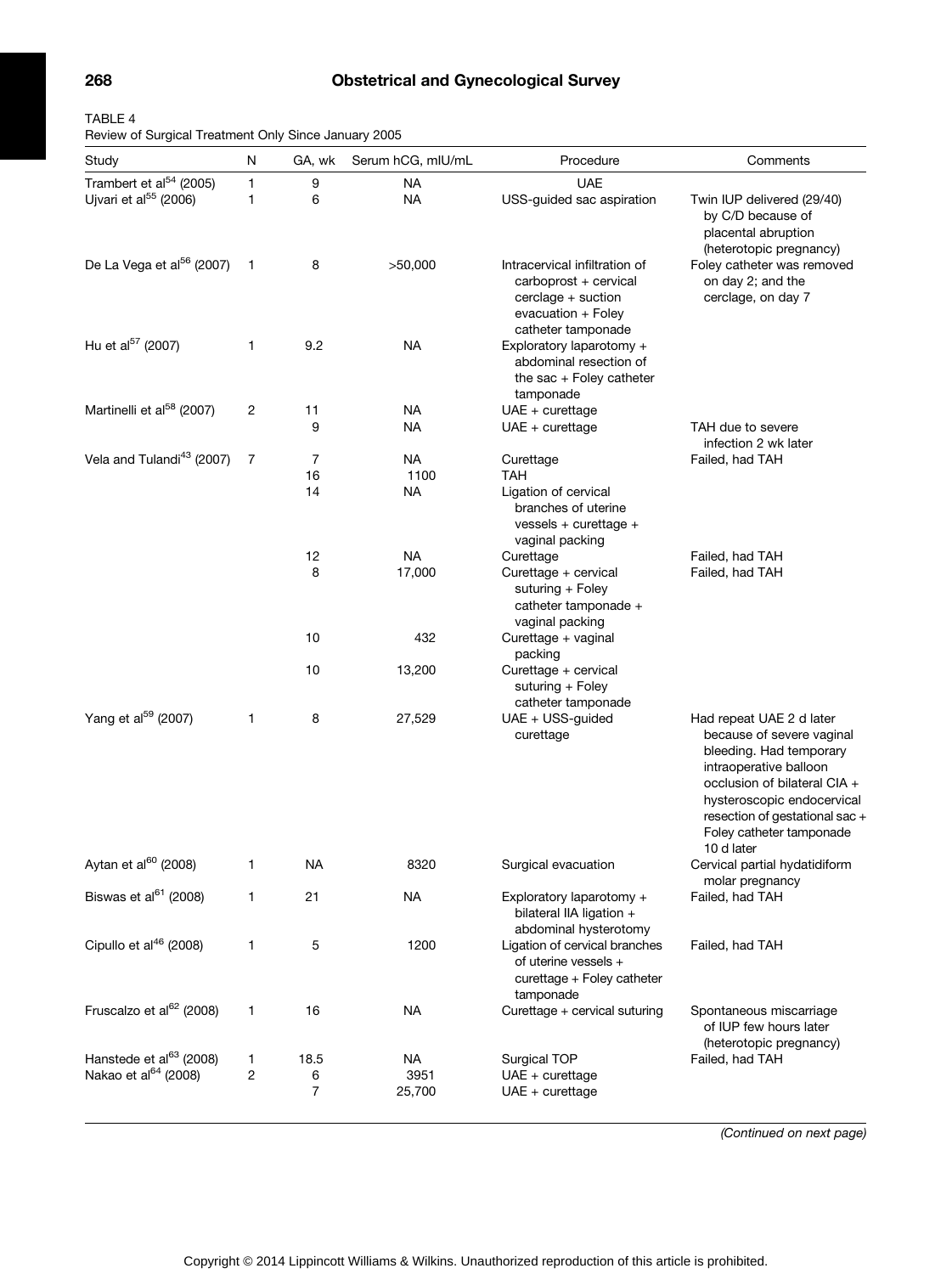TABLE 4. (Continued)

| Study                                       | N  | GA, wk         | Serum hCG, mIU/mL | Procedure                                                                                                                        | Comments                                                                                                                                                                                             |
|---------------------------------------------|----|----------------|-------------------|----------------------------------------------------------------------------------------------------------------------------------|------------------------------------------------------------------------------------------------------------------------------------------------------------------------------------------------------|
| Hoshino et al <sup>65</sup> (2009)          | 1  | 9              | <b>NA</b>         | Surgical evacuation                                                                                                              | IUP delivered (38/40) by C/D<br>because of previous<br>abdominal myomectomy<br>(heterotopic pregnancy)                                                                                               |
| Kim et al <sup>66</sup> (2009)              | 1  | 8              | <b>NA</b>         | USS-guided sac<br>aspiration +<br>Foley catheter<br>tamponade                                                                    | IUP delivered (37/40) by C/D<br>because of breech<br>presentation (heterotopic<br>pregnancy)                                                                                                         |
| Pandher and<br>Shehgal <sup>49</sup> (2009) | 2  | 13             | <b>NA</b>         | Surgical evacuation                                                                                                              | Failed, both women had<br>laparotomy, bilateral uterine<br>artery ligation, hysterotomy,<br>and uterine packing                                                                                      |
|                                             |    | 14             | <b>NA</b>         | Surgical evacuation                                                                                                              |                                                                                                                                                                                                      |
| Shah et al <sup>67</sup> (2009)             | 1  | $\overline{7}$ | <b>NA</b>         | USS-guided<br>sac aspiration                                                                                                     | IUP delivered (37/40) by C/D,<br>after preoperative<br>placement of bilateral<br>hypogastric artery occlusion<br>balloons, because of<br>previous abdominal<br>myomectomy<br>(heterotopic pregnancy) |
| Song et al <sup>22</sup> (2009)             | 20 | 7              | <b>NA</b>         | Surgical evacuation                                                                                                              | Failed, had TAH                                                                                                                                                                                      |
|                                             |    | 6.2            | <b>NA</b>         | Surgical evacuation +<br>packing                                                                                                 |                                                                                                                                                                                                      |
|                                             |    | 6.2            | 9000              | Surgical evacuation                                                                                                              |                                                                                                                                                                                                      |
|                                             |    | 6.4            | 11,100            | Surgical evacuation                                                                                                              |                                                                                                                                                                                                      |
|                                             |    | 7.4            | 1570              | TAH                                                                                                                              |                                                                                                                                                                                                      |
|                                             |    | 7.2            | 28,200            | Surgical evacuation                                                                                                              |                                                                                                                                                                                                      |
|                                             |    | 6.5            | <b>NA</b>         | Surgical evacuation +<br>Foley catheter<br>tamponade                                                                             |                                                                                                                                                                                                      |
|                                             |    | 11.2           | <b>NA</b>         | Surgical evacuation +<br>Foley catheter<br>tamponade                                                                             |                                                                                                                                                                                                      |
|                                             |    | 8              | 2970              | <b>TAH</b>                                                                                                                       |                                                                                                                                                                                                      |
|                                             |    | 6.5            | 5800              | Surgical evacuation                                                                                                              |                                                                                                                                                                                                      |
|                                             |    | 8              | <b>NA</b>         | Surgical evacuation                                                                                                              |                                                                                                                                                                                                      |
|                                             |    | 5.5            | 39,400            | Surgical evacuation                                                                                                              |                                                                                                                                                                                                      |
|                                             |    | 5.3            | 7401              | <b>TAH</b>                                                                                                                       |                                                                                                                                                                                                      |
|                                             |    | 7.1<br>6.1     | 3870              | Surgical evacuation                                                                                                              |                                                                                                                                                                                                      |
|                                             |    | 6.3            | 19,900<br>1615    | Surgical evacuation<br>Surgical evacuation                                                                                       |                                                                                                                                                                                                      |
|                                             |    | 7.6            | 68,000            | Surgical evacuation                                                                                                              | Failed, had TAH                                                                                                                                                                                      |
|                                             |    | 5.6            | <b>NA</b>         | Surgical evacuation                                                                                                              |                                                                                                                                                                                                      |
|                                             |    | 5.4            | 12,714            | Surgical evacuation                                                                                                              |                                                                                                                                                                                                      |
|                                             |    | 7              | 44,601            | Surgical evacuation                                                                                                              |                                                                                                                                                                                                      |
| Yu et al <sup>68</sup> (2009)               | 1  | 9              | <b>NA</b>         | $UAE + surgical$<br>evacuation                                                                                                   |                                                                                                                                                                                                      |
| Bianchi et al <sup>69</sup> (2011)          | 1  | 7              | 100,685           | Ligation of cervicovaginal<br>branches of uterine vessels<br>+ USS-guided curettage +<br>cervical cerclage + cervical<br>packing |                                                                                                                                                                                                      |
| Faschingbauer et al <sup>70</sup><br>(2011) | 1  | 9              | <b>NA</b>         | Cervical cerclage +<br>USS-guided curettage                                                                                      | IUP delivered (39/40)<br>by V/D (heterotopic<br>pregnancy)                                                                                                                                           |
| Mohebbi et al $^{71}$ (2011)                | 1  | 6.1            | 10,649            | Surgical evacuation                                                                                                              |                                                                                                                                                                                                      |

(Continued on next page)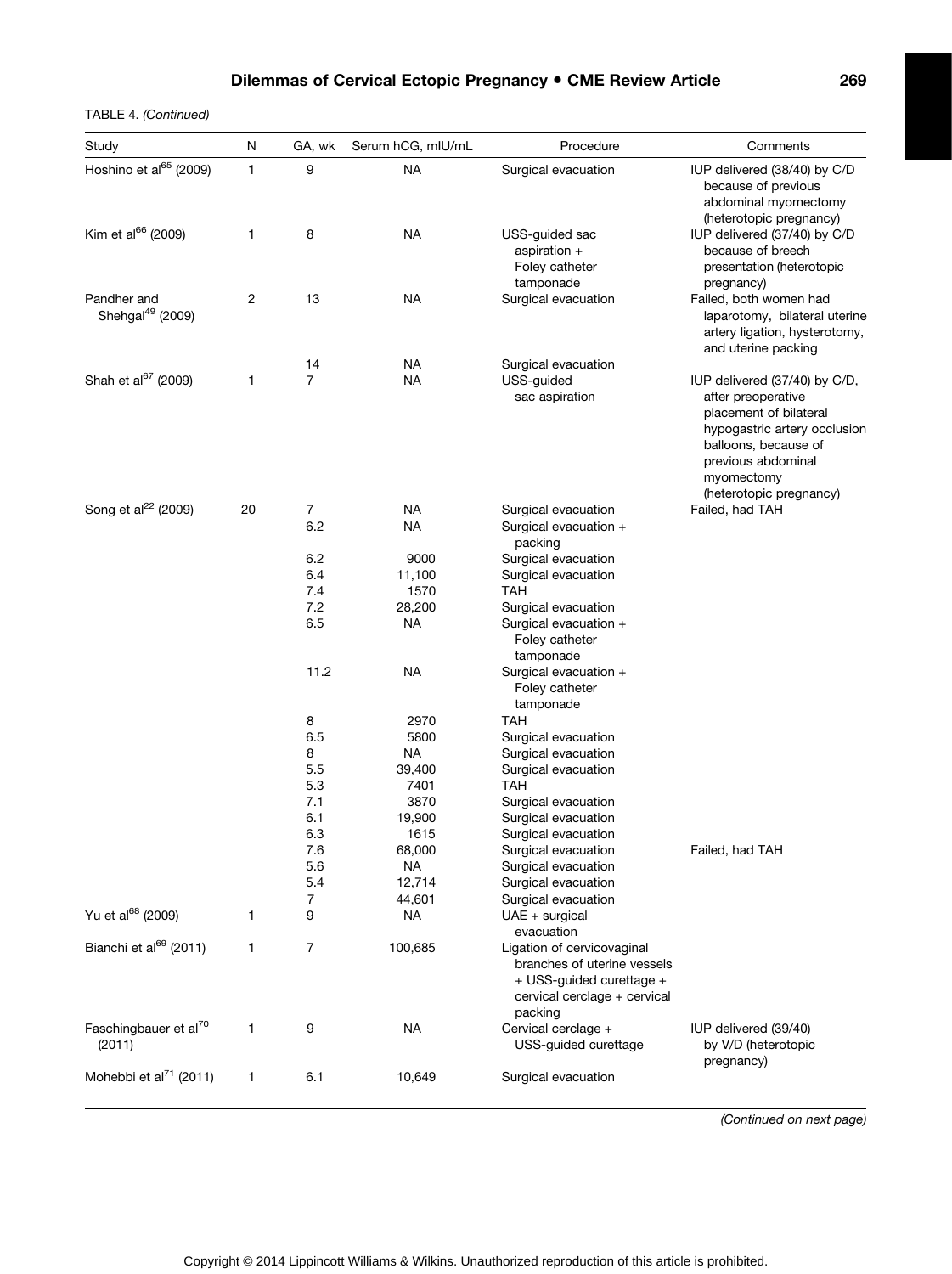TABLE 4. (Continued)

| Study                               | N  | GA, wk         | Serum hCG, mIU/mL | Procedure                                          | Comments                                                                                     |
|-------------------------------------|----|----------------|-------------------|----------------------------------------------------|----------------------------------------------------------------------------------------------|
| Wang et al <sup>72</sup> (2011)     | 12 | 5.5            | 8395              | <b>UAE</b>                                         |                                                                                              |
|                                     |    | 8.1            | <b>NA</b>         | <b>UAE</b>                                         |                                                                                              |
|                                     |    | 8.4            | 32,378            | <b>UAE</b>                                         |                                                                                              |
|                                     |    | 7.5            | 56,434            | <b>UAE</b>                                         |                                                                                              |
|                                     |    | 7.4            | 30,312            | $UAE + cureftage$                                  |                                                                                              |
|                                     |    | 6.2            | 13,425            | <b>UAE</b>                                         |                                                                                              |
|                                     |    | 8.4            | >10,000           | <b>UAE</b>                                         |                                                                                              |
|                                     |    | 7.1            | 252               | <b>UAE</b>                                         |                                                                                              |
|                                     |    | 6.6            | 8409              | <b>UAE</b>                                         |                                                                                              |
|                                     |    | 9.2            | 743               | $UAE + cureftage$                                  |                                                                                              |
|                                     |    | 5.2            | 17,982            | UAE (heterotopic pregnancy)                        | Spontaneous miscarriage of<br>both pregnancies 3 d later                                     |
|                                     |    | 7.1            | 9574              | <b>UAE</b>                                         |                                                                                              |
| Kim et al <sup>73</sup> (2012)      | 1  | 5.2            | <b>NA</b>         | USS-guided surgical<br>evacuation                  | IUP delivered (40/40) by<br>C/D because of failure to<br>progress (heterotopic<br>pregnancy) |
| Mayer et al <sup>74</sup> (2012)    | 1  | 8              | <b>NA</b>         | USS- and<br>hysteroscopic-guided<br>sac aspiration | IUP delivered (37/40) by C/D<br>because of fetal<br>bradycardia (heterotopic<br>pregnancy)   |
| Scutiero et al <sup>75</sup> (2013) | 5  | 6              | 18,726            | $UAE + hysteroscopic$<br>endocervical resection    |                                                                                              |
|                                     |    | 9              | 26,726            | UAE + hysteroscopic<br>endocervical resection      |                                                                                              |
|                                     |    | 6              | 42,141            | UAE + hysteroscopic<br>endocervical resection      |                                                                                              |
|                                     |    | $\overline{7}$ | 15,482            | $UAE + hysteroscopic$<br>endocervical resection    |                                                                                              |
|                                     |    | 8              | 74,684            | UAE + hysteroscopic<br>endocervical resection      |                                                                                              |

C/D, cesarean delivery; CIA, common iliac artery; GA, gestational age; IIA, internal iliac artery; IUP, intrauterine pregnancy; NA, not available; TOP, termination of pregnancy; USS, ultrasound; V/D, vaginal delivery.

diagnosed during the second trimester, with unstable vital signs and excessive vaginal bleeding, with associated uterine pathology, who are Jehovah's witnesses, and who have completed their families. However, there will still be an increased risk for urinary tract injury because of the enlarged barrel-shaped cervix.

We systematically reviewed the English-language literature on cervical pregnancy using the electronic database of PubMed and MEDLINE between January 2005 and June 2013. The search titles were subject words cervical, ectopic, and pregnancy. Our review resulted in 69 relevant articles of 252 cases (19 case series and 50 case reports) of cervical ectopic pregnancy in the studied period. Eighty-eight cases (34.9%) had medical treatment (Table 3), 69 cases (27.5%) had surgical treatment (Table 4), and 95 cases (37.6%) had combined medical and surgical treatment (Table 5). In view of the lack of uniformity and consistency in the data and in the management of such cases, we have not made any calculations as to statistical significance. This study involved published data and thus did not require ethics approval.

#### Heterotopic Pregnancy

A cervical heterotopic pregnancy provides a very unique position for which high maternal risks are implied. Termination of cervical pregnancy should be done using minimally invasive conservative procedure without disturbing the intrauterine gestational sac. Eleven cases of heterotopic pregnancy with subsequent live births were reported in the current study. Four women delivered at term, and 7 women had preterm delivery because of maternal or fetal complications. All the women, except 1, underwent cesarean delivery.

#### Reproductive Performance After Cervical Pregnancy

The impact of cervical pregnancy on future fertility is largely unknown because of the rarity of the condition and the infrequency with which women were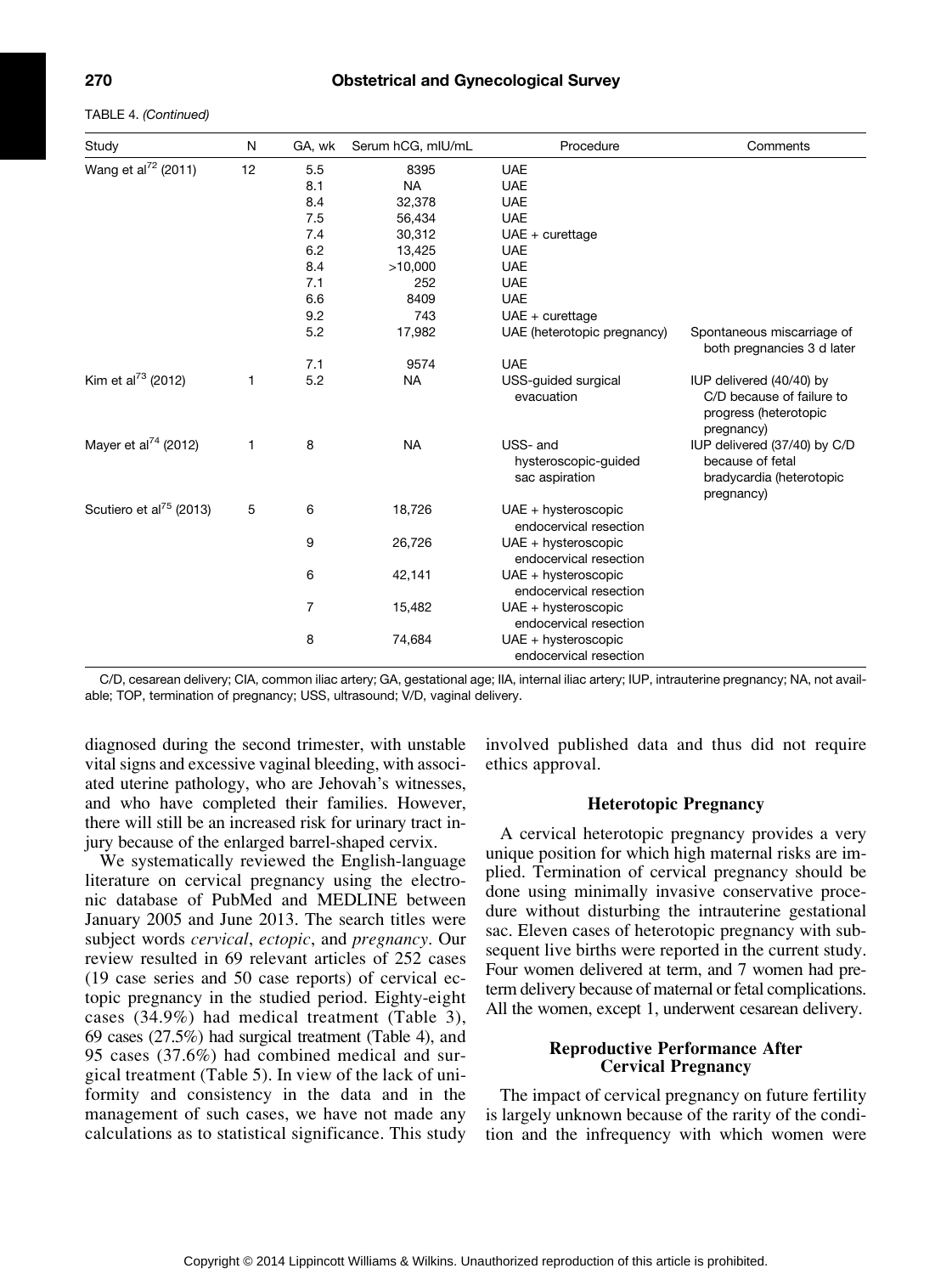| (Continued on next page)<br>Had second course of single-dose MTX<br>Had second course of single-dose MTX<br>Had repeat UAE and second course of<br>Had UAE + curettage + Foley catheter<br>Same management for both women<br>Same treatment for all women<br>TOP of heterotopic pregnancy<br>Comments<br>tamponade 4 d later<br>Had curettage twice<br>single-dose MTX<br>Failed, had TAH<br>JSS-guided sac aspiration + local MTX + curettage<br>JSS-guided sac aspiration + local MTX + curettage<br>JSS-guided sac aspiration + local MTX + curettage<br>JSS-guided sac aspiration + local MTX + curettage<br>JSS-guided sac aspiration + local MTX + curettage<br>JSS-guided sac aspiration + local MTX + curettage<br>JSS-guided sac aspiration + local MTX + curettage<br>JSS-guided sac aspiration + local MTX + curettage<br>JSS-guided sac aspiration + local MTX + curettage<br>Multiple-dose MTX + ligation of cervical branches<br>MTX + ligation of cervical branches of uterine<br>vessels + hysterosuction + Foley catheter<br>Single-dose MTX + UAE + hysteroscopic<br>Multiple-dose MTX + UAE + curettage<br>Single-dose MTX + hysteroscopic<br>Multiple-dose MTX + local MTX +<br>Multiple-dose MTX + local MTX +<br>Multiple-dose MTX + local MTX +<br>Multiple-dose MTX + local MTX +<br>resection + suction evacuation<br>of uterine vessels + curettage<br>UAE + single-dose MTX + D&C<br>Procedure<br>USS-guided local MTX + D&C<br>curettage + tamponade<br>curettage + tamponade<br>curettage + tamponade<br>curettage + tamponade<br>endocervical resection<br>JAE + local MTX + D&C<br>UAE + single-dose MTX<br>JAE + single-dose MTX<br>UAE + single-dose MTX<br>UAE + single-dose MTX<br>Intra-arterial MTX +UAE<br>Multiple-dose MTX<br>UAE + local MTX<br>tamponade<br>Serum hCG, mlU/mL<br>1100-10,500<br>31,105<br>7455<br>10,355<br>11,220<br>7210<br>36,800<br>6500<br>7600<br>7900<br>7250<br>97,000<br>18,545<br>4712<br>31,930<br>61,596<br>9223<br>2880<br>$\lessgtr$<br>≨≨<br>$\lessgtr$<br>⋚<br>$\lessgtr$<br>$\leq$<br>$\leq$<br>≸<br>≸<br>≨<br>GA, wk<br>$\frac{8}{5}$<br>$655$<br>$675$<br>e<br>Coreo<br>Co<br>$\frac{1}{2}$<br>$\overline{C}$<br>6.5<br>6.2<br>7.3<br>ဖေဖ<br>$\infty$<br>10.5<br>ဖ<br>$\overline{ }$<br>တ<br>$\frac{8}{5}$ $\frac{1}{5}$<br>ဖ<br>N<br>Ľ<br>$\overline{71}$<br>$\overline{8}$<br>z<br>ဖ<br>თ<br>N<br>$\overline{ }$<br>4<br>Grimbizis et al <sup>36</sup> (2006)<br>Mancuso et al <sup>81</sup> (2007)<br>Trambert et al <sup>54</sup> (2005)<br>Martinelli et al <sup>58</sup> (2007)<br>Matteo et al <sup>79</sup> (2006)<br>al <sup>80</sup> (2006)<br>Nitke et al <sup>83</sup> (2007)<br>Vilos et al <sup>78</sup> (2005)<br>Hassiakos et al <sup>76</sup><br>Mesogitis et al <sup>77</sup><br>et al $^{82}$ (2007)<br>Nadisauskiene<br>Starita et<br>(2005)<br>(2005)<br>Study | TABLE <sub>5</sub> |  | Review of Combined Medical and Surgical Treatment Since January 2005 |  |
|------------------------------------------------------------------------------------------------------------------------------------------------------------------------------------------------------------------------------------------------------------------------------------------------------------------------------------------------------------------------------------------------------------------------------------------------------------------------------------------------------------------------------------------------------------------------------------------------------------------------------------------------------------------------------------------------------------------------------------------------------------------------------------------------------------------------------------------------------------------------------------------------------------------------------------------------------------------------------------------------------------------------------------------------------------------------------------------------------------------------------------------------------------------------------------------------------------------------------------------------------------------------------------------------------------------------------------------------------------------------------------------------------------------------------------------------------------------------------------------------------------------------------------------------------------------------------------------------------------------------------------------------------------------------------------------------------------------------------------------------------------------------------------------------------------------------------------------------------------------------------------------------------------------------------------------------------------------------------------------------------------------------------------------------------------------------------------------------------------------------------------------------------------------------------------------------------------------------------------------------------------------------------------------------------------------------------------------------------------------------------------------------------------------------------------------------------------------------------------------------------------------------------------------------------------------------------------------------------------------------------------------------------------------------------------------------------------------------------------------------------------------------------------------------------------------------------------------------------------------|--------------------|--|----------------------------------------------------------------------|--|
|                                                                                                                                                                                                                                                                                                                                                                                                                                                                                                                                                                                                                                                                                                                                                                                                                                                                                                                                                                                                                                                                                                                                                                                                                                                                                                                                                                                                                                                                                                                                                                                                                                                                                                                                                                                                                                                                                                                                                                                                                                                                                                                                                                                                                                                                                                                                                                                                                                                                                                                                                                                                                                                                                                                                                                                                                                                                  |                    |  |                                                                      |  |
|                                                                                                                                                                                                                                                                                                                                                                                                                                                                                                                                                                                                                                                                                                                                                                                                                                                                                                                                                                                                                                                                                                                                                                                                                                                                                                                                                                                                                                                                                                                                                                                                                                                                                                                                                                                                                                                                                                                                                                                                                                                                                                                                                                                                                                                                                                                                                                                                                                                                                                                                                                                                                                                                                                                                                                                                                                                                  |                    |  |                                                                      |  |
|                                                                                                                                                                                                                                                                                                                                                                                                                                                                                                                                                                                                                                                                                                                                                                                                                                                                                                                                                                                                                                                                                                                                                                                                                                                                                                                                                                                                                                                                                                                                                                                                                                                                                                                                                                                                                                                                                                                                                                                                                                                                                                                                                                                                                                                                                                                                                                                                                                                                                                                                                                                                                                                                                                                                                                                                                                                                  |                    |  |                                                                      |  |
|                                                                                                                                                                                                                                                                                                                                                                                                                                                                                                                                                                                                                                                                                                                                                                                                                                                                                                                                                                                                                                                                                                                                                                                                                                                                                                                                                                                                                                                                                                                                                                                                                                                                                                                                                                                                                                                                                                                                                                                                                                                                                                                                                                                                                                                                                                                                                                                                                                                                                                                                                                                                                                                                                                                                                                                                                                                                  |                    |  |                                                                      |  |
|                                                                                                                                                                                                                                                                                                                                                                                                                                                                                                                                                                                                                                                                                                                                                                                                                                                                                                                                                                                                                                                                                                                                                                                                                                                                                                                                                                                                                                                                                                                                                                                                                                                                                                                                                                                                                                                                                                                                                                                                                                                                                                                                                                                                                                                                                                                                                                                                                                                                                                                                                                                                                                                                                                                                                                                                                                                                  |                    |  |                                                                      |  |
|                                                                                                                                                                                                                                                                                                                                                                                                                                                                                                                                                                                                                                                                                                                                                                                                                                                                                                                                                                                                                                                                                                                                                                                                                                                                                                                                                                                                                                                                                                                                                                                                                                                                                                                                                                                                                                                                                                                                                                                                                                                                                                                                                                                                                                                                                                                                                                                                                                                                                                                                                                                                                                                                                                                                                                                                                                                                  |                    |  |                                                                      |  |
|                                                                                                                                                                                                                                                                                                                                                                                                                                                                                                                                                                                                                                                                                                                                                                                                                                                                                                                                                                                                                                                                                                                                                                                                                                                                                                                                                                                                                                                                                                                                                                                                                                                                                                                                                                                                                                                                                                                                                                                                                                                                                                                                                                                                                                                                                                                                                                                                                                                                                                                                                                                                                                                                                                                                                                                                                                                                  |                    |  |                                                                      |  |
|                                                                                                                                                                                                                                                                                                                                                                                                                                                                                                                                                                                                                                                                                                                                                                                                                                                                                                                                                                                                                                                                                                                                                                                                                                                                                                                                                                                                                                                                                                                                                                                                                                                                                                                                                                                                                                                                                                                                                                                                                                                                                                                                                                                                                                                                                                                                                                                                                                                                                                                                                                                                                                                                                                                                                                                                                                                                  |                    |  |                                                                      |  |
|                                                                                                                                                                                                                                                                                                                                                                                                                                                                                                                                                                                                                                                                                                                                                                                                                                                                                                                                                                                                                                                                                                                                                                                                                                                                                                                                                                                                                                                                                                                                                                                                                                                                                                                                                                                                                                                                                                                                                                                                                                                                                                                                                                                                                                                                                                                                                                                                                                                                                                                                                                                                                                                                                                                                                                                                                                                                  |                    |  |                                                                      |  |
|                                                                                                                                                                                                                                                                                                                                                                                                                                                                                                                                                                                                                                                                                                                                                                                                                                                                                                                                                                                                                                                                                                                                                                                                                                                                                                                                                                                                                                                                                                                                                                                                                                                                                                                                                                                                                                                                                                                                                                                                                                                                                                                                                                                                                                                                                                                                                                                                                                                                                                                                                                                                                                                                                                                                                                                                                                                                  |                    |  |                                                                      |  |
|                                                                                                                                                                                                                                                                                                                                                                                                                                                                                                                                                                                                                                                                                                                                                                                                                                                                                                                                                                                                                                                                                                                                                                                                                                                                                                                                                                                                                                                                                                                                                                                                                                                                                                                                                                                                                                                                                                                                                                                                                                                                                                                                                                                                                                                                                                                                                                                                                                                                                                                                                                                                                                                                                                                                                                                                                                                                  |                    |  |                                                                      |  |
|                                                                                                                                                                                                                                                                                                                                                                                                                                                                                                                                                                                                                                                                                                                                                                                                                                                                                                                                                                                                                                                                                                                                                                                                                                                                                                                                                                                                                                                                                                                                                                                                                                                                                                                                                                                                                                                                                                                                                                                                                                                                                                                                                                                                                                                                                                                                                                                                                                                                                                                                                                                                                                                                                                                                                                                                                                                                  |                    |  |                                                                      |  |
|                                                                                                                                                                                                                                                                                                                                                                                                                                                                                                                                                                                                                                                                                                                                                                                                                                                                                                                                                                                                                                                                                                                                                                                                                                                                                                                                                                                                                                                                                                                                                                                                                                                                                                                                                                                                                                                                                                                                                                                                                                                                                                                                                                                                                                                                                                                                                                                                                                                                                                                                                                                                                                                                                                                                                                                                                                                                  |                    |  |                                                                      |  |
|                                                                                                                                                                                                                                                                                                                                                                                                                                                                                                                                                                                                                                                                                                                                                                                                                                                                                                                                                                                                                                                                                                                                                                                                                                                                                                                                                                                                                                                                                                                                                                                                                                                                                                                                                                                                                                                                                                                                                                                                                                                                                                                                                                                                                                                                                                                                                                                                                                                                                                                                                                                                                                                                                                                                                                                                                                                                  |                    |  |                                                                      |  |
|                                                                                                                                                                                                                                                                                                                                                                                                                                                                                                                                                                                                                                                                                                                                                                                                                                                                                                                                                                                                                                                                                                                                                                                                                                                                                                                                                                                                                                                                                                                                                                                                                                                                                                                                                                                                                                                                                                                                                                                                                                                                                                                                                                                                                                                                                                                                                                                                                                                                                                                                                                                                                                                                                                                                                                                                                                                                  |                    |  |                                                                      |  |
|                                                                                                                                                                                                                                                                                                                                                                                                                                                                                                                                                                                                                                                                                                                                                                                                                                                                                                                                                                                                                                                                                                                                                                                                                                                                                                                                                                                                                                                                                                                                                                                                                                                                                                                                                                                                                                                                                                                                                                                                                                                                                                                                                                                                                                                                                                                                                                                                                                                                                                                                                                                                                                                                                                                                                                                                                                                                  |                    |  |                                                                      |  |
|                                                                                                                                                                                                                                                                                                                                                                                                                                                                                                                                                                                                                                                                                                                                                                                                                                                                                                                                                                                                                                                                                                                                                                                                                                                                                                                                                                                                                                                                                                                                                                                                                                                                                                                                                                                                                                                                                                                                                                                                                                                                                                                                                                                                                                                                                                                                                                                                                                                                                                                                                                                                                                                                                                                                                                                                                                                                  |                    |  |                                                                      |  |
|                                                                                                                                                                                                                                                                                                                                                                                                                                                                                                                                                                                                                                                                                                                                                                                                                                                                                                                                                                                                                                                                                                                                                                                                                                                                                                                                                                                                                                                                                                                                                                                                                                                                                                                                                                                                                                                                                                                                                                                                                                                                                                                                                                                                                                                                                                                                                                                                                                                                                                                                                                                                                                                                                                                                                                                                                                                                  |                    |  |                                                                      |  |
|                                                                                                                                                                                                                                                                                                                                                                                                                                                                                                                                                                                                                                                                                                                                                                                                                                                                                                                                                                                                                                                                                                                                                                                                                                                                                                                                                                                                                                                                                                                                                                                                                                                                                                                                                                                                                                                                                                                                                                                                                                                                                                                                                                                                                                                                                                                                                                                                                                                                                                                                                                                                                                                                                                                                                                                                                                                                  |                    |  |                                                                      |  |
|                                                                                                                                                                                                                                                                                                                                                                                                                                                                                                                                                                                                                                                                                                                                                                                                                                                                                                                                                                                                                                                                                                                                                                                                                                                                                                                                                                                                                                                                                                                                                                                                                                                                                                                                                                                                                                                                                                                                                                                                                                                                                                                                                                                                                                                                                                                                                                                                                                                                                                                                                                                                                                                                                                                                                                                                                                                                  |                    |  |                                                                      |  |
|                                                                                                                                                                                                                                                                                                                                                                                                                                                                                                                                                                                                                                                                                                                                                                                                                                                                                                                                                                                                                                                                                                                                                                                                                                                                                                                                                                                                                                                                                                                                                                                                                                                                                                                                                                                                                                                                                                                                                                                                                                                                                                                                                                                                                                                                                                                                                                                                                                                                                                                                                                                                                                                                                                                                                                                                                                                                  |                    |  |                                                                      |  |
|                                                                                                                                                                                                                                                                                                                                                                                                                                                                                                                                                                                                                                                                                                                                                                                                                                                                                                                                                                                                                                                                                                                                                                                                                                                                                                                                                                                                                                                                                                                                                                                                                                                                                                                                                                                                                                                                                                                                                                                                                                                                                                                                                                                                                                                                                                                                                                                                                                                                                                                                                                                                                                                                                                                                                                                                                                                                  |                    |  |                                                                      |  |
|                                                                                                                                                                                                                                                                                                                                                                                                                                                                                                                                                                                                                                                                                                                                                                                                                                                                                                                                                                                                                                                                                                                                                                                                                                                                                                                                                                                                                                                                                                                                                                                                                                                                                                                                                                                                                                                                                                                                                                                                                                                                                                                                                                                                                                                                                                                                                                                                                                                                                                                                                                                                                                                                                                                                                                                                                                                                  |                    |  |                                                                      |  |
|                                                                                                                                                                                                                                                                                                                                                                                                                                                                                                                                                                                                                                                                                                                                                                                                                                                                                                                                                                                                                                                                                                                                                                                                                                                                                                                                                                                                                                                                                                                                                                                                                                                                                                                                                                                                                                                                                                                                                                                                                                                                                                                                                                                                                                                                                                                                                                                                                                                                                                                                                                                                                                                                                                                                                                                                                                                                  |                    |  |                                                                      |  |
|                                                                                                                                                                                                                                                                                                                                                                                                                                                                                                                                                                                                                                                                                                                                                                                                                                                                                                                                                                                                                                                                                                                                                                                                                                                                                                                                                                                                                                                                                                                                                                                                                                                                                                                                                                                                                                                                                                                                                                                                                                                                                                                                                                                                                                                                                                                                                                                                                                                                                                                                                                                                                                                                                                                                                                                                                                                                  |                    |  |                                                                      |  |
|                                                                                                                                                                                                                                                                                                                                                                                                                                                                                                                                                                                                                                                                                                                                                                                                                                                                                                                                                                                                                                                                                                                                                                                                                                                                                                                                                                                                                                                                                                                                                                                                                                                                                                                                                                                                                                                                                                                                                                                                                                                                                                                                                                                                                                                                                                                                                                                                                                                                                                                                                                                                                                                                                                                                                                                                                                                                  |                    |  |                                                                      |  |
|                                                                                                                                                                                                                                                                                                                                                                                                                                                                                                                                                                                                                                                                                                                                                                                                                                                                                                                                                                                                                                                                                                                                                                                                                                                                                                                                                                                                                                                                                                                                                                                                                                                                                                                                                                                                                                                                                                                                                                                                                                                                                                                                                                                                                                                                                                                                                                                                                                                                                                                                                                                                                                                                                                                                                                                                                                                                  |                    |  |                                                                      |  |
|                                                                                                                                                                                                                                                                                                                                                                                                                                                                                                                                                                                                                                                                                                                                                                                                                                                                                                                                                                                                                                                                                                                                                                                                                                                                                                                                                                                                                                                                                                                                                                                                                                                                                                                                                                                                                                                                                                                                                                                                                                                                                                                                                                                                                                                                                                                                                                                                                                                                                                                                                                                                                                                                                                                                                                                                                                                                  |                    |  |                                                                      |  |
|                                                                                                                                                                                                                                                                                                                                                                                                                                                                                                                                                                                                                                                                                                                                                                                                                                                                                                                                                                                                                                                                                                                                                                                                                                                                                                                                                                                                                                                                                                                                                                                                                                                                                                                                                                                                                                                                                                                                                                                                                                                                                                                                                                                                                                                                                                                                                                                                                                                                                                                                                                                                                                                                                                                                                                                                                                                                  |                    |  |                                                                      |  |
|                                                                                                                                                                                                                                                                                                                                                                                                                                                                                                                                                                                                                                                                                                                                                                                                                                                                                                                                                                                                                                                                                                                                                                                                                                                                                                                                                                                                                                                                                                                                                                                                                                                                                                                                                                                                                                                                                                                                                                                                                                                                                                                                                                                                                                                                                                                                                                                                                                                                                                                                                                                                                                                                                                                                                                                                                                                                  |                    |  |                                                                      |  |
|                                                                                                                                                                                                                                                                                                                                                                                                                                                                                                                                                                                                                                                                                                                                                                                                                                                                                                                                                                                                                                                                                                                                                                                                                                                                                                                                                                                                                                                                                                                                                                                                                                                                                                                                                                                                                                                                                                                                                                                                                                                                                                                                                                                                                                                                                                                                                                                                                                                                                                                                                                                                                                                                                                                                                                                                                                                                  |                    |  |                                                                      |  |
|                                                                                                                                                                                                                                                                                                                                                                                                                                                                                                                                                                                                                                                                                                                                                                                                                                                                                                                                                                                                                                                                                                                                                                                                                                                                                                                                                                                                                                                                                                                                                                                                                                                                                                                                                                                                                                                                                                                                                                                                                                                                                                                                                                                                                                                                                                                                                                                                                                                                                                                                                                                                                                                                                                                                                                                                                                                                  |                    |  |                                                                      |  |
|                                                                                                                                                                                                                                                                                                                                                                                                                                                                                                                                                                                                                                                                                                                                                                                                                                                                                                                                                                                                                                                                                                                                                                                                                                                                                                                                                                                                                                                                                                                                                                                                                                                                                                                                                                                                                                                                                                                                                                                                                                                                                                                                                                                                                                                                                                                                                                                                                                                                                                                                                                                                                                                                                                                                                                                                                                                                  |                    |  |                                                                      |  |
|                                                                                                                                                                                                                                                                                                                                                                                                                                                                                                                                                                                                                                                                                                                                                                                                                                                                                                                                                                                                                                                                                                                                                                                                                                                                                                                                                                                                                                                                                                                                                                                                                                                                                                                                                                                                                                                                                                                                                                                                                                                                                                                                                                                                                                                                                                                                                                                                                                                                                                                                                                                                                                                                                                                                                                                                                                                                  |                    |  |                                                                      |  |
|                                                                                                                                                                                                                                                                                                                                                                                                                                                                                                                                                                                                                                                                                                                                                                                                                                                                                                                                                                                                                                                                                                                                                                                                                                                                                                                                                                                                                                                                                                                                                                                                                                                                                                                                                                                                                                                                                                                                                                                                                                                                                                                                                                                                                                                                                                                                                                                                                                                                                                                                                                                                                                                                                                                                                                                                                                                                  |                    |  |                                                                      |  |
|                                                                                                                                                                                                                                                                                                                                                                                                                                                                                                                                                                                                                                                                                                                                                                                                                                                                                                                                                                                                                                                                                                                                                                                                                                                                                                                                                                                                                                                                                                                                                                                                                                                                                                                                                                                                                                                                                                                                                                                                                                                                                                                                                                                                                                                                                                                                                                                                                                                                                                                                                                                                                                                                                                                                                                                                                                                                  |                    |  |                                                                      |  |
|                                                                                                                                                                                                                                                                                                                                                                                                                                                                                                                                                                                                                                                                                                                                                                                                                                                                                                                                                                                                                                                                                                                                                                                                                                                                                                                                                                                                                                                                                                                                                                                                                                                                                                                                                                                                                                                                                                                                                                                                                                                                                                                                                                                                                                                                                                                                                                                                                                                                                                                                                                                                                                                                                                                                                                                                                                                                  |                    |  |                                                                      |  |
|                                                                                                                                                                                                                                                                                                                                                                                                                                                                                                                                                                                                                                                                                                                                                                                                                                                                                                                                                                                                                                                                                                                                                                                                                                                                                                                                                                                                                                                                                                                                                                                                                                                                                                                                                                                                                                                                                                                                                                                                                                                                                                                                                                                                                                                                                                                                                                                                                                                                                                                                                                                                                                                                                                                                                                                                                                                                  |                    |  |                                                                      |  |
|                                                                                                                                                                                                                                                                                                                                                                                                                                                                                                                                                                                                                                                                                                                                                                                                                                                                                                                                                                                                                                                                                                                                                                                                                                                                                                                                                                                                                                                                                                                                                                                                                                                                                                                                                                                                                                                                                                                                                                                                                                                                                                                                                                                                                                                                                                                                                                                                                                                                                                                                                                                                                                                                                                                                                                                                                                                                  |                    |  |                                                                      |  |
|                                                                                                                                                                                                                                                                                                                                                                                                                                                                                                                                                                                                                                                                                                                                                                                                                                                                                                                                                                                                                                                                                                                                                                                                                                                                                                                                                                                                                                                                                                                                                                                                                                                                                                                                                                                                                                                                                                                                                                                                                                                                                                                                                                                                                                                                                                                                                                                                                                                                                                                                                                                                                                                                                                                                                                                                                                                                  |                    |  |                                                                      |  |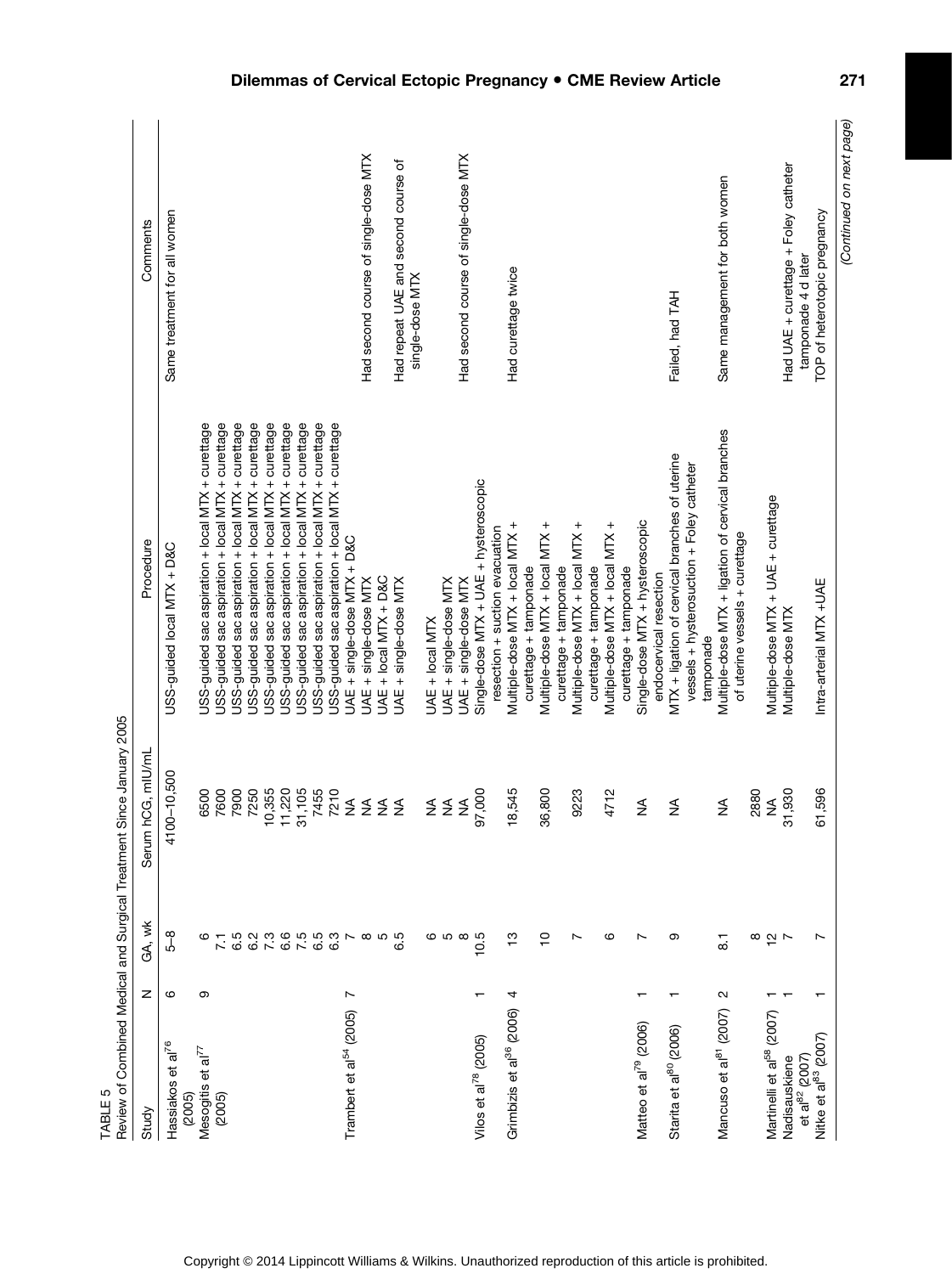| TABLE 5. (Continued)                                                   |                   |                        |                       |                                                                                                                                                           |                                                                                                                |
|------------------------------------------------------------------------|-------------------|------------------------|-----------------------|-----------------------------------------------------------------------------------------------------------------------------------------------------------|----------------------------------------------------------------------------------------------------------------|
| Study                                                                  | z                 | GA, wk                 | um hCG, mIU/mL<br>Ser | Procedure                                                                                                                                                 | Comments                                                                                                       |
| Prorocic et al <sup>84</sup><br>(2007)                                 | ᠇                 | ဖ                      | 74,572                | Ligation of cervical branches of uterine vessels +<br>USS-guided sac aspiration + instillation of<br>hypertonic sodium chloride                           | Twin IUP of unknown outcome<br>(heterotopic pregnancy)                                                         |
| Sabadell et al <sup>85</sup> (2007)<br>Sanu et al <sup>86</sup> (2007) |                   | $rac{4}{5}$            | 44,152<br>≸           | Mifepristone + systemic and local MTX + USS- and<br>Sengstaken-Blakemore tube tamponade +<br>laparoscopic-guided surgical evacuation +<br>Single-dose MTX | Had UAE 6 d later                                                                                              |
| Tinelli et al <sup>87</sup> (2007)                                     |                   | Ľ                      | 65,900                | MacDonald cervical cerclage<br>Single-dose MTX                                                                                                            | vessels + USS-guided curettage + cervical<br>Had ligation of cervical branches of uterine<br>packing 3 d later |
| Tulandi <sup>43</sup> (2007)<br>Vela and                               | ω                 | 6.5<br>5               | 22,324<br>6107        | Single-dose MTX + local KCl + curettage + ligation<br>of cervical branches of uterine vessels<br>Single-dose MTX + UAE                                    | Failed, had TAH                                                                                                |
| Xu et al <sup>88</sup> (2007)                                          | $\mathbf{\Omega}$ | ိဝ<br>$\overline{8}$ . | 45,830<br>25,600<br>≸ | Multiple-dose MTX + UAE + mifepristone<br>Single-dose MTX + mifepristone<br>Single-dose MTX + UAE                                                         | Had repeat UAE + curettage 19 d later<br>Had UAE + curettage 16 d later<br>TOP of heterotopic pregnancy        |
| Cipullo et al <sup>46</sup> (2008)                                     | S                 | $7.\overline{3}$       | 8400                  | UAE + multiple-dose MTX                                                                                                                                   | Had second course of multiple-dose<br>MTX 2 wk later                                                           |
|                                                                        |                   | $27 - 5$<br>$6 - 5$    | 8000<br>6700          | UAE + multiple-dose MTX<br>UAE + multiple-dose MTX                                                                                                        |                                                                                                                |
| Corticelli et al <sup>89</sup> (2008)                                  |                   |                        | 12,396                | Multiple-dose MTX                                                                                                                                         | Had curettage and Foley catheter tamponade<br>2 d later                                                        |
| Davis et al <sup>90</sup> (2008)                                       |                   | $\frac{4}{2}$          | 4774                  | Ligation of cervical branches of uterine vessels +<br>local vasopressin + curettage                                                                       |                                                                                                                |
| Kim et al <sup>25</sup> (2008)                                         | <u>۽</u>          | 4                      | 4039                  | Intrauterine $3.5\%$ H <sub>2</sub> O <sub>2</sub> irrigation + hysteroscopic<br>resection evacuation with or without<br>electrocoagulation               | Same management for all women                                                                                  |
|                                                                        |                   | cocococo<br>cococococo | 16,546<br>12,447      |                                                                                                                                                           |                                                                                                                |
|                                                                        |                   |                        | 19,870                |                                                                                                                                                           |                                                                                                                |
|                                                                        |                   |                        | 25,139<br>5699        |                                                                                                                                                           |                                                                                                                |
|                                                                        |                   |                        | 12,391                |                                                                                                                                                           |                                                                                                                |
|                                                                        |                   |                        | 47,629                |                                                                                                                                                           |                                                                                                                |
|                                                                        |                   | 40 <sub>0</sub>        | 11,321<br>1561        |                                                                                                                                                           |                                                                                                                |
| Lin et al <sup>91</sup> (2008)                                         | ↽                 |                        | 14,988                | Single-dose MTX                                                                                                                                           | Had ligation of cervical branches of                                                                           |
|                                                                        |                   |                        |                       |                                                                                                                                                           | resection and coagulation 2 wk later<br>uterine vessels + intracervical<br>vasopressin + hysteroscopic         |

# 272 Obstetrical and Gynecological Survey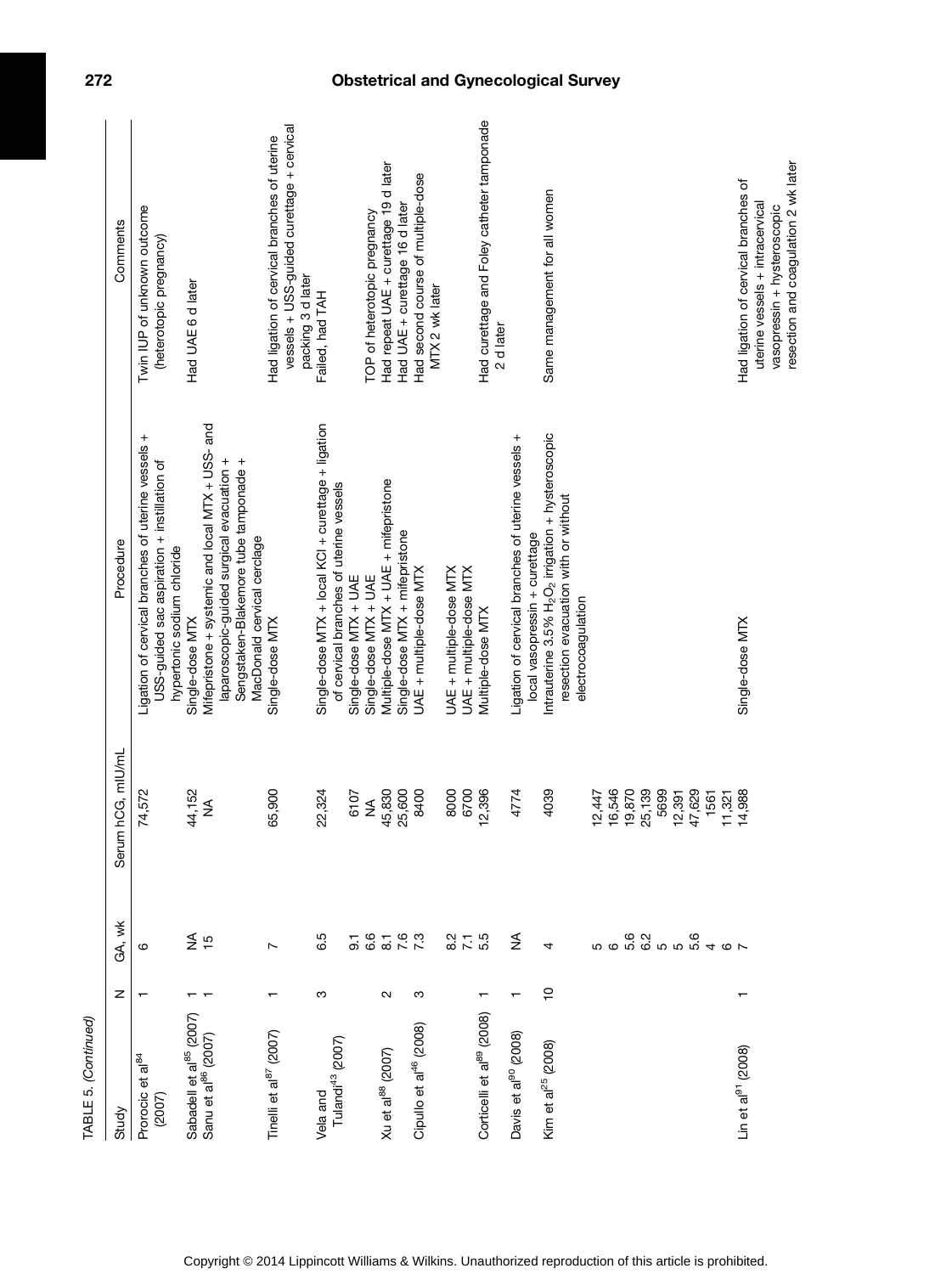| Song et al <sup>22</sup> (2009)                                        | ဖ              |                    | 3480        | Single-dose MTX + D&C                                                                                                                                                            |                                                                                                      |
|------------------------------------------------------------------------|----------------|--------------------|-------------|----------------------------------------------------------------------------------------------------------------------------------------------------------------------------------|------------------------------------------------------------------------------------------------------|
|                                                                        |                | <br>ග ග            | 11,400      | High-dose MTX regimen + D&C                                                                                                                                                      | Had second course of high-dose<br>MTX regimen                                                        |
|                                                                        |                |                    | 36,300      | Multiple-dose MTX + D&C                                                                                                                                                          |                                                                                                      |
|                                                                        |                | ဖ                  | 14,300      | High-dose MTX regimen + uterine artery                                                                                                                                           |                                                                                                      |
|                                                                        |                |                    |             | ligation + D&C                                                                                                                                                                   |                                                                                                      |
|                                                                        |                | 5                  | 4310        | High-dose MTX regimen + uterine artery ligation                                                                                                                                  | Had second course of high-dose<br>MTX regimen                                                        |
|                                                                        |                | ග                  | 196,000     | High-dose MTX regimen + uterine artery                                                                                                                                           | Had 3 repeat courses of high-dose                                                                    |
|                                                                        |                |                    |             | ligation + D&C                                                                                                                                                                   | MTX regimen                                                                                          |
| Farhat et al <sup>92</sup> (2010)<br>Hafner et al <sup>93</sup> (2010) |                |                    | ≸           | USS-guided intra-amniotic KCI + UAE + curettage                                                                                                                                  | Cervical twin pregnancy                                                                              |
|                                                                        |                | $\circ$            | 217,000     | Foley catheter tamponade + cervical cerclage at                                                                                                                                  | Had TOP (heterotopic pregnancy) 3 d later                                                            |
|                                                                        |                |                    |             | level of external os + ligation of descending                                                                                                                                    |                                                                                                      |
|                                                                        |                |                    |             | cervical branches of uterine vessels +<br>multiple-dose MTX                                                                                                                      |                                                                                                      |
|                                                                        |                |                    |             |                                                                                                                                                                                  |                                                                                                      |
| Xiaolin et al <sup>94</sup> (2010)                                     | $\overline{6}$ | $4 - 12$           | 1206-37,710 | Intra-arterial methotrexate infusion + UAE                                                                                                                                       | Five cases had additional curettage<br>> 10,000 mIU/mL after treatment)<br>with persistent serum hCG |
|                                                                        |                |                    |             |                                                                                                                                                                                  |                                                                                                      |
| Gowri et al <sup>95</sup> (2011)                                       |                |                    | 6943        | Curettage + Foley catheter tamponade + UAE +<br>single-dose MTX                                                                                                                  |                                                                                                      |
| Sanchez-Ferrer<br>et al $^{96}$ (2011)                                 |                | 6.5                | ≸           | Intra-arterial MTX + UAE                                                                                                                                                         | TOP of heterotopic pregnancy                                                                         |
| Taylor et al <sup>51</sup> (2011)                                      |                |                    | 29,682      | Single-dose MTX + UAE + surgical evacuation                                                                                                                                      |                                                                                                      |
| Wang et al <sup>72</sup> (2011)                                        |                | $\overline{\circ}$ | 45,830      | Single-dose MTX + UAE                                                                                                                                                            | Had UAE twice                                                                                        |
|                                                                        |                |                    | 25,600      | Single-dose MTX + UAE                                                                                                                                                            |                                                                                                      |
|                                                                        |                | 7.84               | 1392        | Single-dose MTX + mifepristone + UAE                                                                                                                                             |                                                                                                      |
|                                                                        |                | $\overline{C}$     | 1536        | Single-dose MTX + UAE                                                                                                                                                            |                                                                                                      |
| Uysal and Uysal <sup>97</sup>                                          |                |                    | ≸           | USS-guided intra-amniotic KCI + USS-guided sac                                                                                                                                   | Foley catheter and cerclage were removed 2d                                                          |
| (2013)                                                                 |                |                    |             | aspiration + cervical cerclage + Foley catheter                                                                                                                                  | later, IUP delivered (38/40) by C/D because                                                          |
|                                                                        |                |                    |             | tamponade                                                                                                                                                                        | of previous 2 C/Ds (heterotopic pregnancy)                                                           |
| ultrasound.                                                            |                |                    |             | C/D, cesarean delivery; D&C, dilation and curettage; GA, gestational age; IUP, intrauterine pregnancy; WTX, methotrexate; NA, not available; TOP, termination of pregnancy; USS, |                                                                                                      |
|                                                                        |                |                    |             |                                                                                                                                                                                  |                                                                                                      |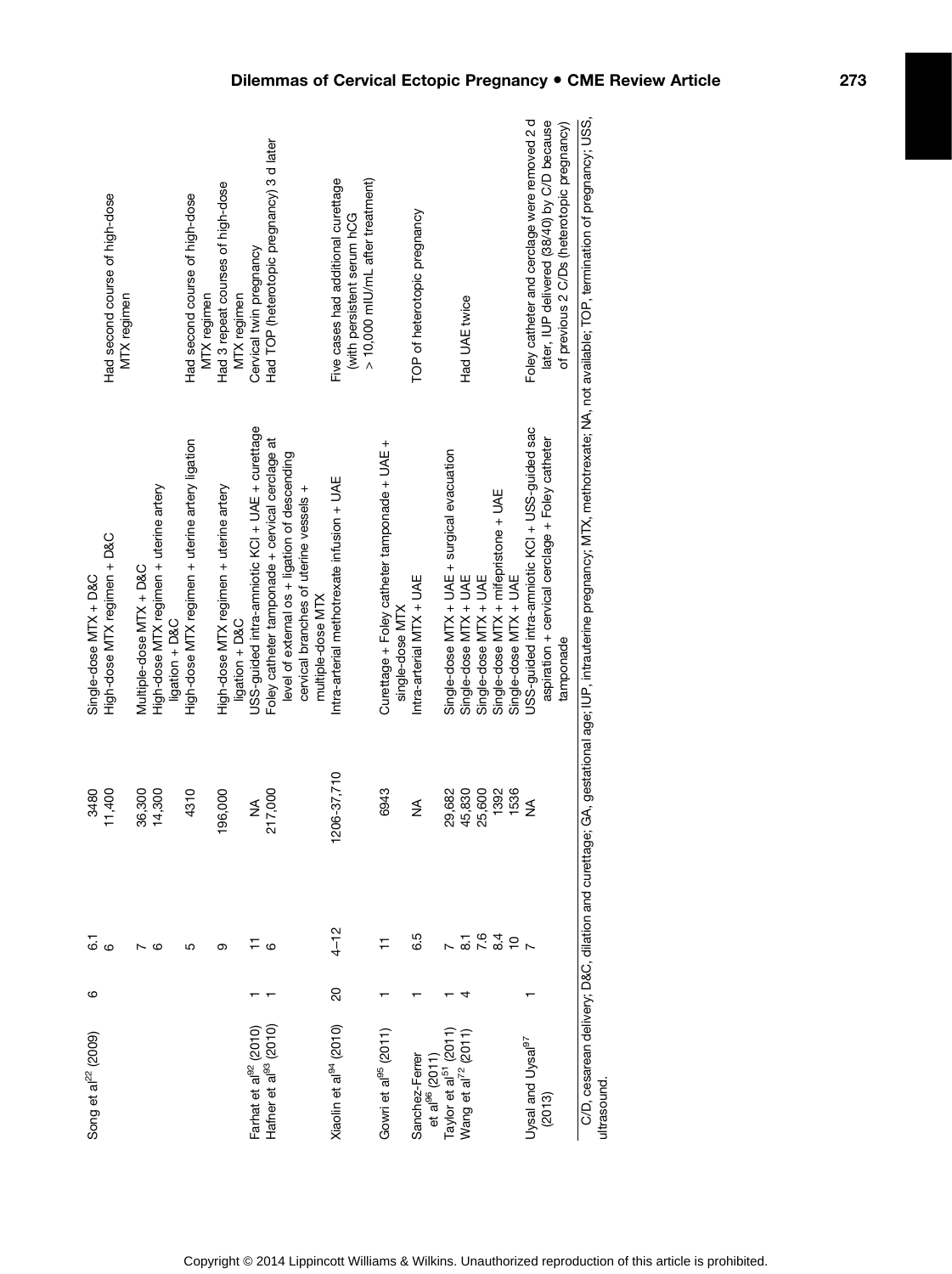observed after treatment. It is also unclear whether there is an increased risk for recurrence. Women, therefore, should be counseled about the risk for future ectopic pregnancies, second-trimester pregnancy losses, and the potential need for subsequent prophylactic cervical cerclage.

In a review of 120 published cases of cervical pregnancy, Ushakov et al<sup>3</sup> found 37 pregnancies identified after conservative management of cervical pregnancy, 34 intrauterine pregnancies, 2 tubal pregnancies, and 1 repeat cervical pregnancy. Current literature review found 38 pregnancies identified after conservative management of cervical pregnancy; all of them were intrauterine pregnancies; 6 women had first-trimester spontaneous miscarriage, with subsequent full-term pregnancy in 3 of them; 1 woman had surgical termination of pregnancy; 1 woman had preterm labor; 1 woman had intrauterine fetal death at 26 weeks; another one had 8 weeks of intrauterine pregnancy with unknown outcome; and 28 had successful pregnancy outcome at full term.

#### CONCLUSIONS

Cervical ectopic pregnancy remains a major challenge in the field of early pregnancy. In this study, we have summarized the various methods of diagnosis and evaluated the efficacy of its various treatment modalities. A high index of suspicion, combined with meticulous review of clinical and radiological findings, is essential to make an accurate diagnosis of cervical pregnancy. The success of conservative treatment depends mainly on early diagnosis. Such cases would be best managed at specialist tertiary referral centers and preferably, where available, Early Pregnancy Assessment Units, whether medical, surgical, or combined treatment modalities were attempted. An organized system of data collection such as registry of cervical pregnancies on Web sites of specialty institutes would probably be the best way to collect the accurate statistics for the condition and assess the effectiveness of various treatment modalities.

#### REFERENCES

- 1. Rock JA, Damario MA. Ectopic pregnancy. In: Rock JA, Jones HW III, eds. Te-Linde's Operative Gynaecology. 9th ed. Philadelphia, PA: Lippincott Williams & Wilkins; 2003:507–536.
- 2. Hung TH, Jeng CJ, Yang YC, et al. Treatment of cervical pregnancy with methotrexate. Int J Gynecol Obstet. 1996;53: 243–247.
- 3. Ushakov FB, Elchalal U, Aceman PJ, et al. Cervical pregnancy: past and future. Obstet Gynecol Surv. 1997;52:45–59.
- 4. Wolcott HD, Kaunitz AM, Nuss RC, et al. Successful pregnancy after previous conservative treatment of an advanced cervical pregnancy. Obstet Gynecol. 1998;71:1023–1025.
- 5. Shinagawa S, Nagayama M. Cervical pregnancy as a possible sequel of induced abortion. Am J Obstet Gynecol. 1969;105: 282–284.
- 6. Rothe DJ, Birnbaum SJ. Cervical pregnancy. Obstet Gynecol. 1973;42:675–680.
- 7. Dicker D, Feldberg D, Samuel N, et al. Etiology of cervical pregnancy. J Reprod Med. 1985;30:25–27.
- 8. Thomsen M, Johansen F. Two cases of cervical pregnancy. Acta Obstet Gynecol Scand. 1961;40:99–113.
- 9. Ginsburg ES, Frates MC, Rein MS, et al. Early diagnosis and treatment of cervical pregnancy in an in vitro fertilization program. Fertil Steril. 1994;61:966–969.
- 10. Weyerman PC, Verhoeven ATM, Alberda AT. Cervical pregnancy after in vitro fertilization and embryo transfer. Obstet Gynecol. 1989;161:1145–1146.
- 11. Rabban WJ, Abbott WE, Smale LE. Cervical pregnancy. Report of two cases. Obstet Gynecol. 1962;19;365–371.
- 12. Schneider P, Dreizin DH. Cervical pregnancy. Am J Surg. 1957;93:27–40.
- 13. Rubin IC. Cervical pregnancy. Surg Gynecol Obstet. 1911;13:625.
- 14. Paalman RJ, McElin TW. Cervical pregnancy. Review of the literature and presentation of cases. Am J Obstet Gynecol. 1959;77:1261.
- 15. Raskin MM. Diagnosis of cervical pregnancy by ultrasound: a case report. Am J Obstet Gynecol. 1978;130:234–235.
- 16. Jurkovic D, Hacket E, Campbell S. Diagnosis and treatment of early cervical pregnancy. A review and a report of two cases treated conservatively. Ultrasound Obstet Gynecol. 1996;8:373–380.
- 17. Sherer DM, Gorelick C, Dalloul M, et al. Three-dimensional sonographic findings of a cervical pregnancy. J Ultrasound Med. 2008;27:155–158.
- 18. Bader-Armstrong B, Shah Y, Rubens D. Use of ultrasound and magnetic resonance imaging in the diagnosis of cervical pregnancy. J Clin Ultrasound. 1989;17:283–286.
- 19. Kung FT, Chang SY. Efficacy of methotrexate treatment in viable and nonviable cervical pregnancies. Am J Obstet Gynecol. 1999;181:1438–1444.
- 20. Kim TJ, Seong SJ, Lee KJ, et al. Clinical outcomes of patients treated for cervical pregnancy with or without methotrexate. J Korean Med Sci. 2004;19:848–852.
- 21. Farabow W, Fulton J, Fletcher V Jr, et al. Cervical pregnancy treated with methotrexate. N C Med J. 1983;44:91–93.
- 22. Song MJ, Moon MH, Kim JA, et al. Serial transvaginal sonographic findings of cervical ectopic pregnancy treated with high-dose methotrexate. J Ultrasound Med. 2009;28:55-61.
- 23. Dall P, Pfisterer J, Du Bois A, et al. Therapeutic strategies in cervical pregnancy. Eur J Obstet Gynecol Reprod Biol. 1994; 56:195–200.
- 24. Spitzer D, Steiner H, Graf A, et al. Conservative treatment of cervical pregnancy by curettage and local prostaglandin injection. Hum Reprod. 1997;12;860–866.
- 25. Kim JS, Nam KH, Kim TH, et al. Hysteroscopic management of cervical pregnancy with intrauterine irrigation with  $H_2O_2$ . J Minim Invasive Gynecol. 2008;15:627–630.
- 26. Shrestha E, Yang Y, Li X, et al. Successful conservative management with methotrexate and mifepristone of cervical pregnancy. J Biomed Res. 2011;25:71–73.
- 27. Ferenczy A, Winkler B. In: Blaustein S, ed. Pathology of the Female Genital Tract. New York, NY: Springer-Verlag New York Inc; 1987:142.
- 28. Lobel SM, Meyerovitz MF, Benson CC, et al. Preoperative angiographic uterine artery embolization in the management of cervical pregnancy. Obstet Gynecol. 1990;76:938–941.
- 29. Kung FT, Lin H, Hsu TY, et al. Differential diagnosis of suspected cervical pregnancy and conservative treatment with the combination of laparoscopy-assisted uterine artery ligation and hysteroscopic endocervical resection. Fertil Steril. 2004;81;1642–1649.
- 30. Scott JW, Diggory PL, Edelman PJ. Management of cervical pregnancy with circumsuture and intracervical obturator. Br Med J. 1978;1:825–826.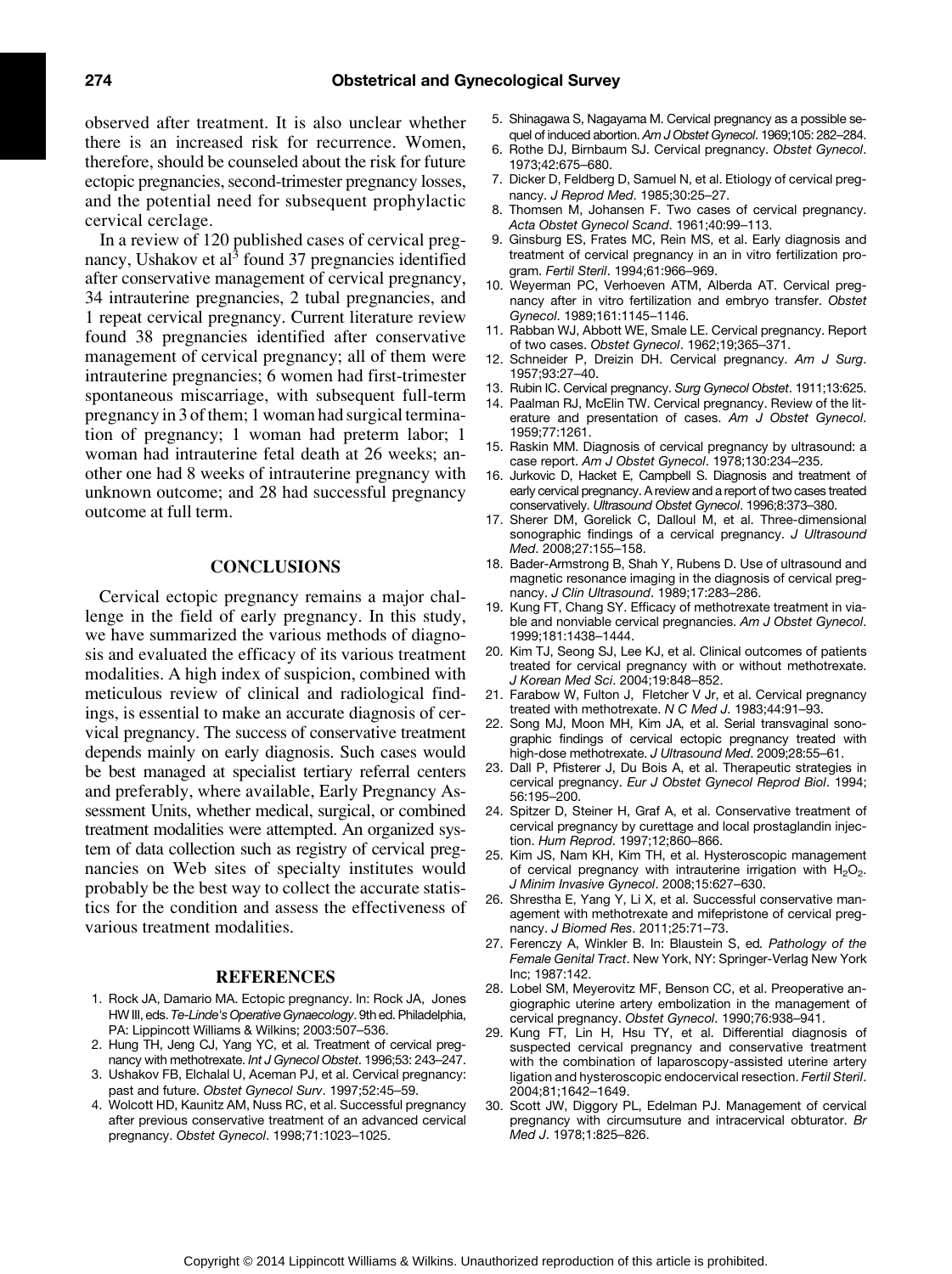- 31. Mashiach S, Admon D, Oelsner G, et al. Cervical Shirodkar cerclage may be the treatment modality of choice for cervical pregnancy. Hum Reprod. 2002;17:493–496.
- 32. De Greef I, Berteloot P, Timmerman D, et al. Viable cervical pregnancy with levonorgestrel containing intrauterine device, treated successfully with methotrexate and mifepristone. Eur J Obstet Gynecol Reprod Biol. 2005;120:233–235.
- 33. Doekhie BM, Schats R, Hompes PG. Cervical pregnancy treated with local methotrexate. Eur J Obstet Gynecol Reprod Biol 2005;122:128–130.
- 34. Yildizhan B. Diagnosis and treatment of early cervical pregnancy: a case report and literature review. Clin Exp Obstet Gynaecol 2005;32:254–256.
- 35. Api O, Unal O, Api M, et al. Ultrasonographic appearance of cervical pregnancy following successful treatment with methotrexate. Ultrasound Obstet Gynecol. 2006;28:845–847.
- 36. Grimbizis G, Chatzigeorgiou K, Tsalikis T, et al. Evacuation of the cervix after methotrexate administration in the treatment of cervical pregnancy: five cases. Reprod Biomed Online. 2006;2:487–492.
- 37. Jeng CJ, Lou CN, Tzeng CR, et al. Successful conservative treatment of a 14-week gestational age cervical pregnancy by primary local injection of single-dose intra-amniotic methotrexate and intracardiac potassium chloride feticide. Acta Obstet Gynecol Scand. 2006;85:368–370.
- 38. Ruano R, Reya F, Picone O, et al. Three-dimensional ultrasonographic diagnosis of a cervical pregnancy. Clinics (Sao Paulo). 2006;61:355–358.
- 39. Emmi AM, Devoe LD, Chudgar DB, et al. Successful management of cervical pregnancy with medical intervention only: a case report. J Reprod Med. 2007;52:950–952.
- 40. Ferrara L, Belogolovkin V, Gandhi M, et al. Successful management of a consecutive cervical pregnancy by sonographically guided transvaginal local injection: case report and review of the literature. J Ultrasound Med. 2007;26:959–965.
- 41. Jeng CJ, Ko ML, Shen J. Transvaginal ultrasound-guided treatment of cervical pregnancy. Obstet Gynecol. 2007;109: 1076–1082.
- 42. Suzuki M, Itakura A, Fukui R, et al. Successful treatment of a heterotopic cervical pregnancy and twin gestation by sonographically guided instillation of hyperosmolar glucose. Acta Obstet Gynecol Scand. 2007;86:381–383.
- 43. Vela G, Tulandi T. Cervical pregnancy: the importance of early diagnosis and treatment. J Minim Invasive Gynecol 2007;14:481–484.
- 44. Ben Hamouda S, Ouerdiane N, Daaloul W, et al. Conservative management of cervical pregnancy. A case report. Tunis Med. 2008;86:827–829.
- 45. Cerveira I, Costa C, Santos F, et al. Cervical ectopic pregnancy successfully treated with local methotrexate injection. Fertil Steril. 2008;90: 2005.e7–e10.
- 46. Cipullo L, Cassese S, Fasolino L, et al. Cervical pregnancy: a case series and a review of current clinical practice. Eur J Contracept Reprod Health Care. 2008;13:313–319.
- 47. Giarenis I, Shenoy J, Morris E. Cervical ectopic pregnancy after endometrial ablation: a case report. Arch Gynecol Obstet. 2008;77:567–569.
- 48. Majumdar A, Gupta SM, Chawla D. Successful management of post-in-vitro fertilization cervical heterotopic pregnancy. J Hum Reprod Sci. 2009;2:45–46.
- 49. Pandher DK, Shehgal A. Diagnosis and management of cervical ectopic pregnancy, report of three cases. Nepal Med Coll J. 2009;11:64–65.
- 50. Moon HS, Hyun JH, Kim KS, et al. Use of Tuohy needle for intraamniotic methotrexate injection through the cervical canal in a cervical pregnancy after failure of systemic methotrexate treatment. Am J Obstet Gynecol. 2010;202:e4–e6.
- 51. Taylor JE, Yalcinkaya TM, Akar ME. Successful conservative management of cervical ectopic pregnancy: a case series. Arch Gynecol Obstet. 2011;283:1215–1217.
- 52. Deka D, Bahadur A, Singh A, et al. Successful management of heterotopic pregnancy after fetal reduction using potassium chloride and methotrexate. J Hum Reprod Sci. 2012;5:57–60.
- 53. Weibel HS, Alserri A, Reinhold C, et al. Multidose mthotrexate treatment of cervical pregnancy. J Obstet Gynaecol Can. 2012;34:359–362.
- 54. Trambert JJ, Einstein MH, Banks E, et al. Uterine artery embolization in the management of vaginal bleeding from cervical pregnancy: a case series. J Reprod Med. 2005;50:844–850.
- 55. Ujvari E, Krizsa F, Sebestyen A, et al. Successful management of intrauterine twin and concomitant cervical pregnancy: a case report. Fetal Diagn Ther. 2006;21:181–184.
- 56. De La Vega GA, Avery C, Nemiroff R, et al. Treatment of early cervical pregnancy with cerclage, carboprost, curettage, and balloon tamponade. Obstet Gynecol. 2007;109:505–507.
- 57. Hu WM, Yang MJ, Chao KC, et al. Successful resection of a cervical pregnancy with original diagnosis of bladder wall invasion and rupture potential. Taiwan J Obstet Gynecol. 2007; 46:272–275.
- 58. Martinelli P, Maruotti GM, Oppedisano R, et al. Is uterine artery embolization for cervical ectopic pregnancy always safe? J Minim Invasive Gynecol. 2007;14:758–763.
- 59. Yang JH, Shih JC, Liu KL, et al. Combined treatment with temporary intraoperative balloon occlusion of common iliac arteries and hysteroscopic endocervical resection with postoperative cervical balloon for intractable cervical pregnancy in an infertile woman. Fertil Steril. 2007;88:1438.e11–1438.e13.
- 60. Aytan H, Caliskan AC, Demirturk F, et al. Cervical partial hydatidiform molar pregnancy. Gynecol Obstet Invest. 2008;66:142–144.
- 61. Biswas A, Bhadra AK, Ganguly RP, et al. Unusual cases of cervical pregnancy and secondary abdominal pregnancy. J Indian Med Assoc. 2008;106:50–52.
- 62. Fruscalzo A, Mai M, Lobbeke K, et al. A combined intrauterine and cervical pregnancy diagnosed in the 13th gestational week: which type of management is more feasible and successful? Fertil Steril. 2008;89:456.e13–456.e16.
- 63. Hanstede MM, van't Hof DB, van Groningen K, et al. Severe complication after termination of a second trimester cervical pregnancy. Fertil Steril. 2008;90:2009.e5–2009.e7.
- 64. Nakao Y, Yokoyama M, Iwasaka T. Uterine artery embolization followed by dilation and curettage for cervical pregnancy. Obstet Gynecol. 2008;111:505–507.
- 65. Hoshino T, Kita M, Imai Y, et al. Successful pregnancy outcome in a case of heterotopic intrauterine and cervical pregnancy and a literature review. J Obstet Gynaecol Res. 2009;35: 1115–1120.
- 66. Kim MG, Shim JY, Won HS, et al. Conservative management of spontaneous heterotopic cervical pregnancy using an aspiration cannula and pediatric Foley catheter. Ultrasound Obstet Gynecol 2009;33:733–734.
- 67. Shah AA, Grotegut CA, Likes CE III, et al. Heterotopic cervical pregnancy treated with transvaginal ultrasound-guided aspiration resulting in cervical site varices within the myometrium. Fertil Steril. 2009;91:934.e19–934.e22.
- 68. Yu B, Douglas NC, Guarnaccia MM, et al. Uterine artery embolization as an adjunctive measure to decrease blood loss prior to evacuating a cervical pregnancy. Arch Gynecol Obstet. 2009;279:721–724.
- 69. Bianchi P, Salvatori MM, Torcia F, et al. Cervical pregnancy. Fertil Steril. 2011;95:2123.e3–2123.e4.
- 70. Faschingbauer F, Mueller A, Viogt F, et al. Treatment of heterotopic cervical pregnancies. Fertil Steril. 2011;95:1787.e9–1787.e13.
- 71. Mohebbi MR, Rosenkrans KA, Luebbert EE, et al. Ectopic pregnancy in the cervix: a case report. Case Rep Med. 2011. Article ID 858241.
- 72. Wang Y, Xu B, Dai S, et al. An efficient conservative treatment modality for cervical pregnancy: angiographic uterine artery embolization followed by immediate curettage. Am J Obstet Gynecol. 2011;204:31.e1–31.e7.